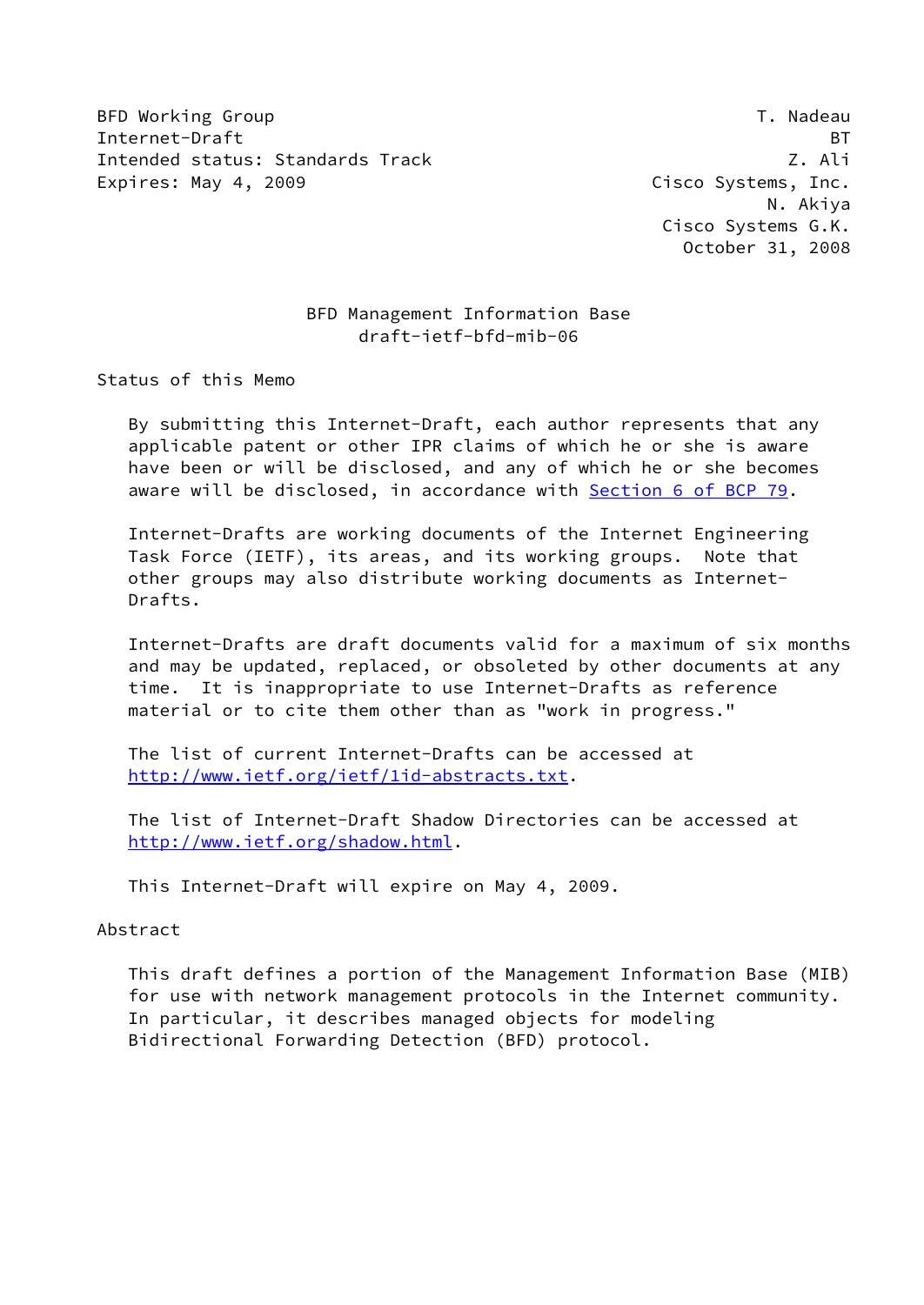Internet-Draft BFD Management Information Base October 2008

# Table of Contents

| Requirements notation $\ldots$ 3<br>$\mathbf 1$ .                                                            |  |  |
|--------------------------------------------------------------------------------------------------------------|--|--|
| The Internet-Standard Management Framework 3<br>2.                                                           |  |  |
| 3.                                                                                                           |  |  |
| $\overline{4}$ .                                                                                             |  |  |
| Brief Description of MIB Objects 3<br>5.                                                                     |  |  |
| 5.1.                                                                                                         |  |  |
| 5.2. Session Table (bfdSessionTable) $\frac{4}{5}$                                                           |  |  |
| 5.3. Session Performance Table (bfdSessionPerfTable) $4$                                                     |  |  |
| 5.4. BFD Session Discriminator Mapping Table                                                                 |  |  |
| (bfdSessDiscMapTable) $\frac{4}{5}$                                                                          |  |  |
| 5.5. BFD Session IP Mapping Table (bfdSessIpMapTable) $\cdots$ $\cdots$ 4                                    |  |  |
| 6.                                                                                                           |  |  |
| Security Considerations $\ldots \ldots \ldots \ldots \ldots \ldots \ldots \frac{27}{27}$<br>$\overline{1}$ . |  |  |
| 8.                                                                                                           |  |  |
| 9.                                                                                                           |  |  |
| Normative References 29<br>9.1.                                                                              |  |  |
| $9.2$ . Informative References 29                                                                            |  |  |
| Appendix A. Acknowledgments 30                                                                               |  |  |
|                                                                                                              |  |  |
| Intellectual Property and Copyright Statements 32                                                            |  |  |
|                                                                                                              |  |  |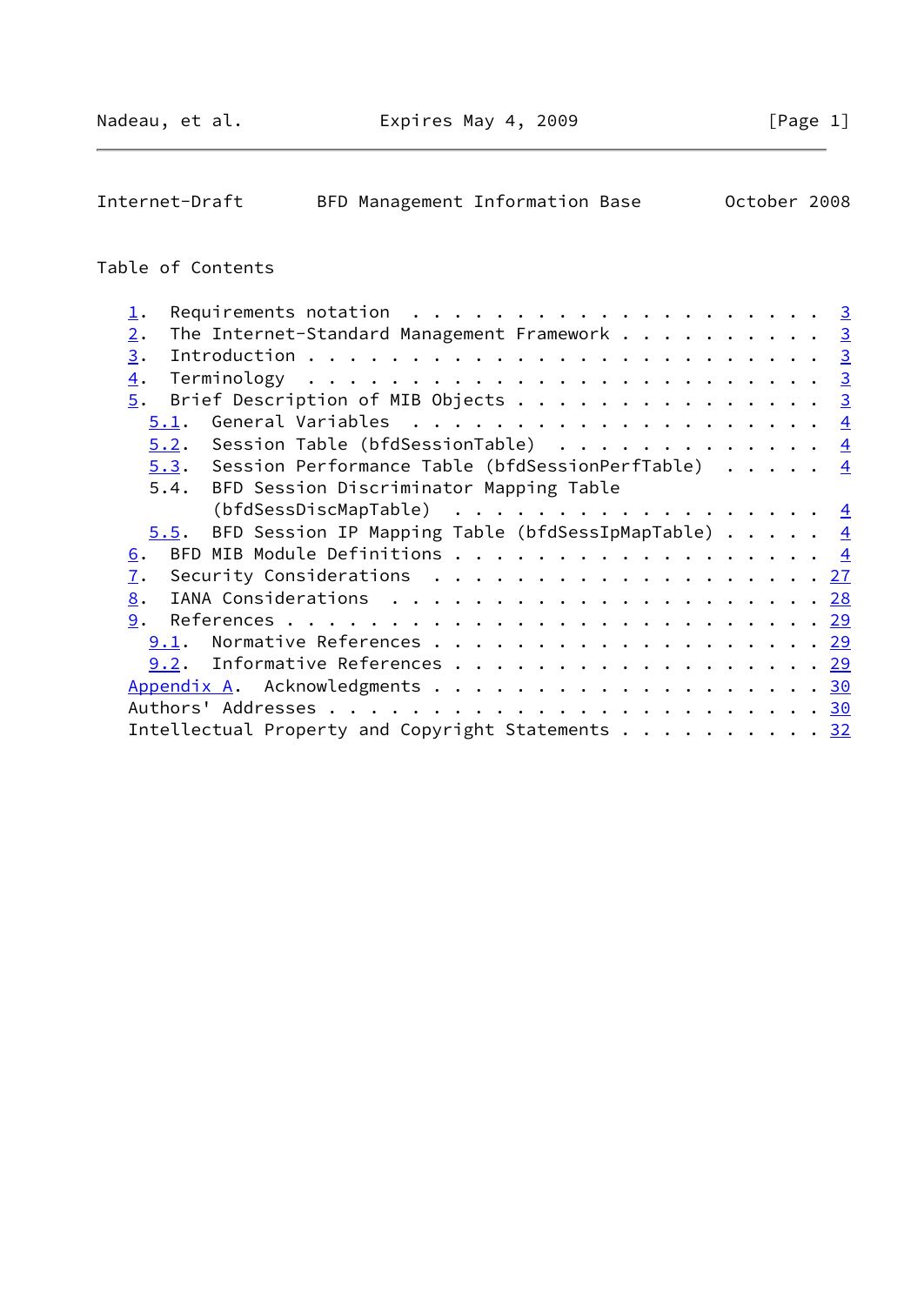Nadeau, et al. **Expires May 4, 2009** [Page 2]

<span id="page-2-1"></span>Internet-Draft BFD Management Information Base October 2008

<span id="page-2-0"></span>[1](#page-2-0). Requirements notation

 The key words "MUST", "MUST NOT", "REQUIRED", "SHALL", "SHALL NOT", "SHOULD", "SHOULD NOT", "RECOMMENDED", "MAY", and "OPTIONAL" in this document are to be interpreted as described in [\[RFC2119](https://datatracker.ietf.org/doc/pdf/rfc2119)].

<span id="page-2-2"></span>[2](#page-2-2). The Internet-Standard Management Framework

 For a detailed overview of the documents that describe the current Internet-Standard Management Framework, please refer to [section](https://datatracker.ietf.org/doc/pdf/rfc3410#section-7) 7 of  [\[RFC3410\]](https://datatracker.ietf.org/doc/pdf/rfc3410#section-7).

 Managed objects are accessed via a virtual information store, termed the Management Information Base or MIB. MIB objects are generally accessed through the Simple Network Management Protocol (SNMP). Objects in the MIB are defined using the mechanisms defined in the Structure of Management Information (SMI). This memo specifies a MIB module that is compliant to the SMIv2, which is described in STD 58, [\[RFC2578](https://datatracker.ietf.org/doc/pdf/rfc2578)], STD 58, [[RFC2579\]](https://datatracker.ietf.org/doc/pdf/rfc2579) and STD 58, [\[RFC2580](https://datatracker.ietf.org/doc/pdf/rfc2580)].

<span id="page-2-3"></span>[3](#page-2-3). Introduction

 This memo defines an portion of the Management Information Base (MIB) for use with network management protocols in the Internet community. In particular, it describes managed objects to configure and/or monitor Bi-Directional Forwarding Detection for [\[BFD](#page-32-4)], [\[BFD-1HOP](#page-32-5)] and [\[BFD-MH](#page-32-6)], BFD versions 0 and/or 1, on devices supporting this feature.

 Comments should be made directly to the BFD mailing list at rtg-bfd@ietf.org.

<span id="page-2-4"></span>[4](#page-2-4). Terminology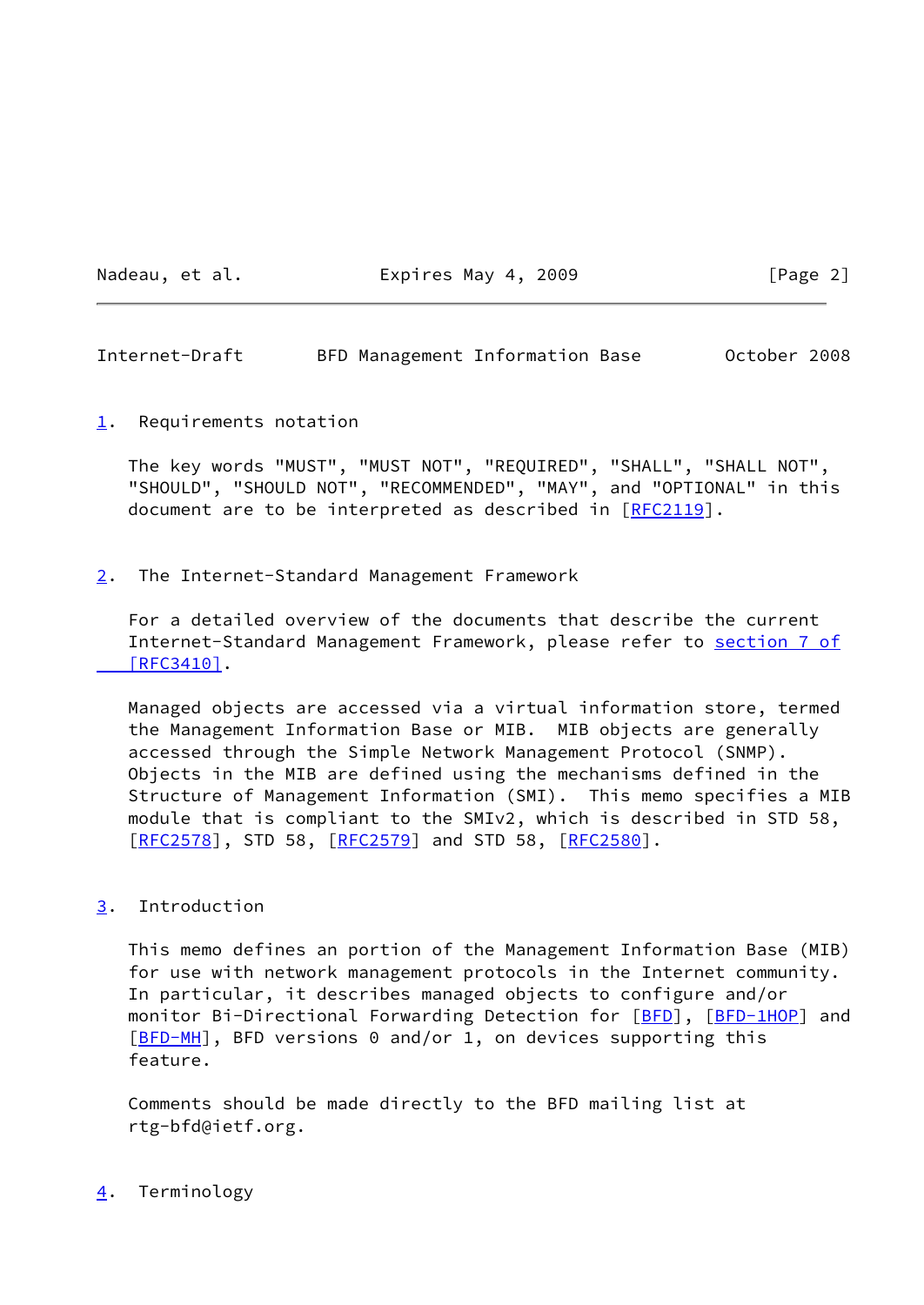This document adopts the definitions, acronyms and mechanisms described in [\[BFD](#page-32-4)], [\[BFD-1HOP](#page-32-5)] and [[BFD-MH](#page-32-6)]. Unless otherwise stated, the mechanisms described therein will not be re-described here.

<span id="page-3-0"></span>[5](#page-3-0). Brief Description of MIB Objects

 This section describes objects pertaining to BFD. The MIB objects are derived from [\[BFD](#page-32-4)] and [[BFD-MH](#page-32-6)].

| Nadeau, et al. | Expires May 4, 2009 | [Page 3] |
|----------------|---------------------|----------|
|----------------|---------------------|----------|

<span id="page-3-2"></span>Internet-Draft BFD Management Information Base October 2008

<span id="page-3-1"></span>[5.1](#page-3-1). General Variables

 The General Variables are used to identify parameters that are global to the BFD process.

<span id="page-3-3"></span>[5.2](#page-3-3). Session Table (bfdSessionTable)

 The session table is used to identify a BFD session between a pair of nodes.

<span id="page-3-4"></span>[5.3](#page-3-4). Session Performance Table (bfdSessionPerfTable)

 The session performance table is used for collecting BFD performance counts on a per session basis. This table is an AUGMENT to the bfdSessionTable.

<span id="page-3-6"></span>[5.4](#page-3-6). BFD Session Discriminator Mapping Table (bfdSessDiscMapTable)

 The BFD Session Discriminator Mapping Table maps a local discriminator value to associated BFD sessions' BfdSessIndexTC used in the bfdSessionTable.

<span id="page-3-5"></span>[5.5](#page-3-5). BFD Session IP Mapping Table (bfdSessIpMapTable)

 The BFD Session IP Mapping Table maps, given bfdSessInterface, bfdSessAddrType, and bfdSessAddr, to an associated BFD sessions' BfdSessIndexTC used in the bfdSessionTable. This table SHOULD contains those BFD sessions are of IP type.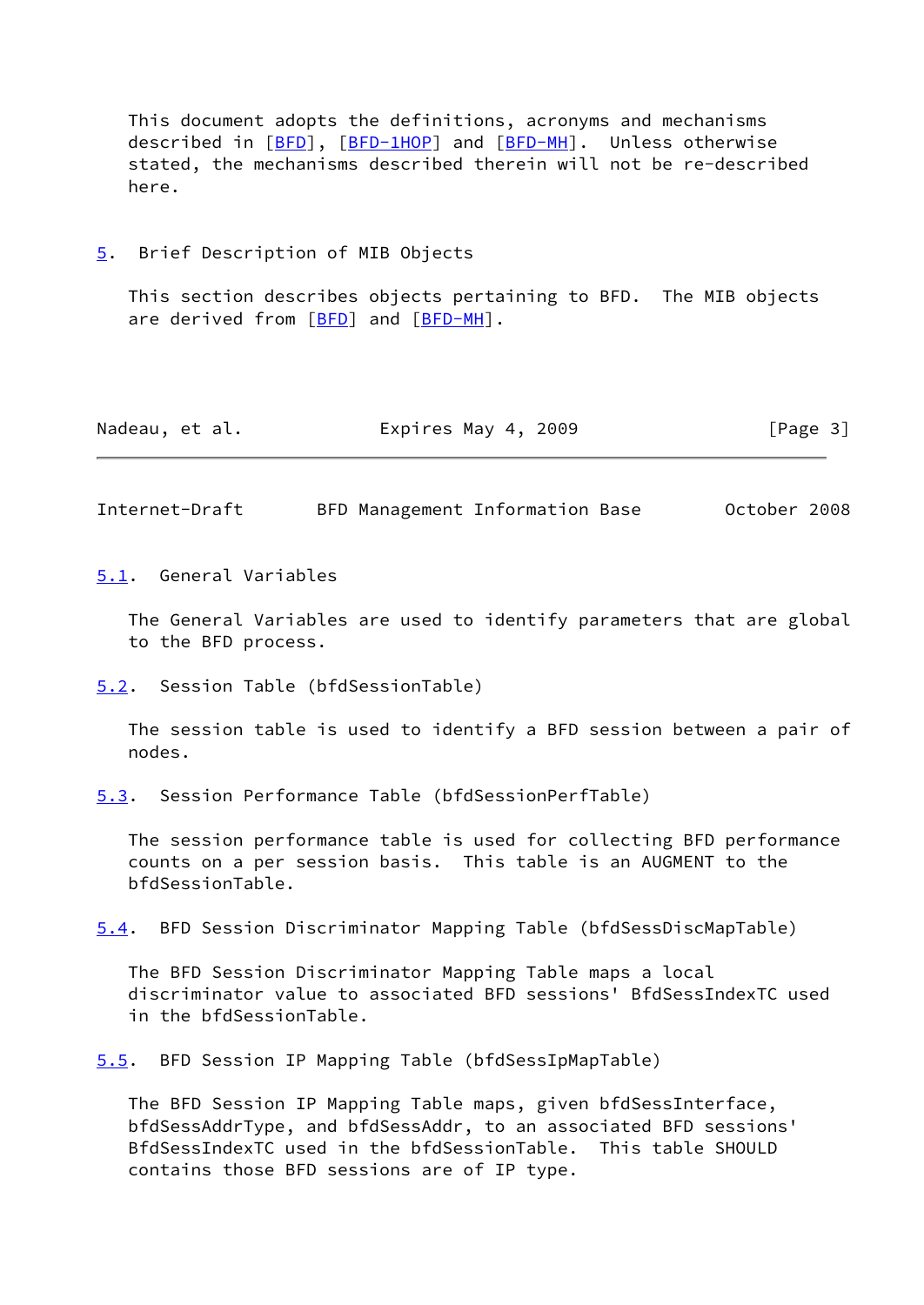<span id="page-4-0"></span>[6](#page-4-0). BFD MIB Module Definitions

 This MIB module makes references to the following documents. [\[RFC2579](https://datatracker.ietf.org/doc/pdf/rfc2579)], [[RFC2580\]](https://datatracker.ietf.org/doc/pdf/rfc2580), [[RFC2863](https://datatracker.ietf.org/doc/pdf/rfc2863)], [\[RFC4001](https://datatracker.ietf.org/doc/pdf/rfc4001)], and [\[RFC3413](https://datatracker.ietf.org/doc/pdf/rfc3413)]. BFD-STD-MIB DEFINITIONS ::= BEGIN **TMPORTS**  MODULE-IDENTITY, OBJECT-TYPE, NOTIFICATION-TYPE, mib-2, Integer32, Unsigned32, Counter32, Counter64 FROM SNMPv2-SMI TEXTUAL-CONVENTION, TruthValue, RowStatus, StorageType, TimeStamp FROM SNMPv2-TC MODULE-COMPLIANCE, OBJECT-GROUP, NOTIFICATION-GROUP Nadeau, et al. **Expires May 4, 2009** [Page 4] Internet-Draft BFD Management Information Base October 2008 FROM SNMPv2-CONF InterfaceIndexOrZero FROM IF-MIB InetAddress, InetAddressType, InetPortNumber FROM INET-ADDRESS-MIB; bfdMib MODULE-IDENTITY LAST-UPDATED "200810311200Z" -- 31 October 2008 12:00:00 EST ORGANIZATION "IETF Bidirectional Forwarding Detection Working Group" CONTACT-INFO "Thomas D. Nadeau BT Email: tom.nadeau@bt.com Zafar Ali Cisco Systems, Inc. Email: zali@cisco.com Nobo Akiya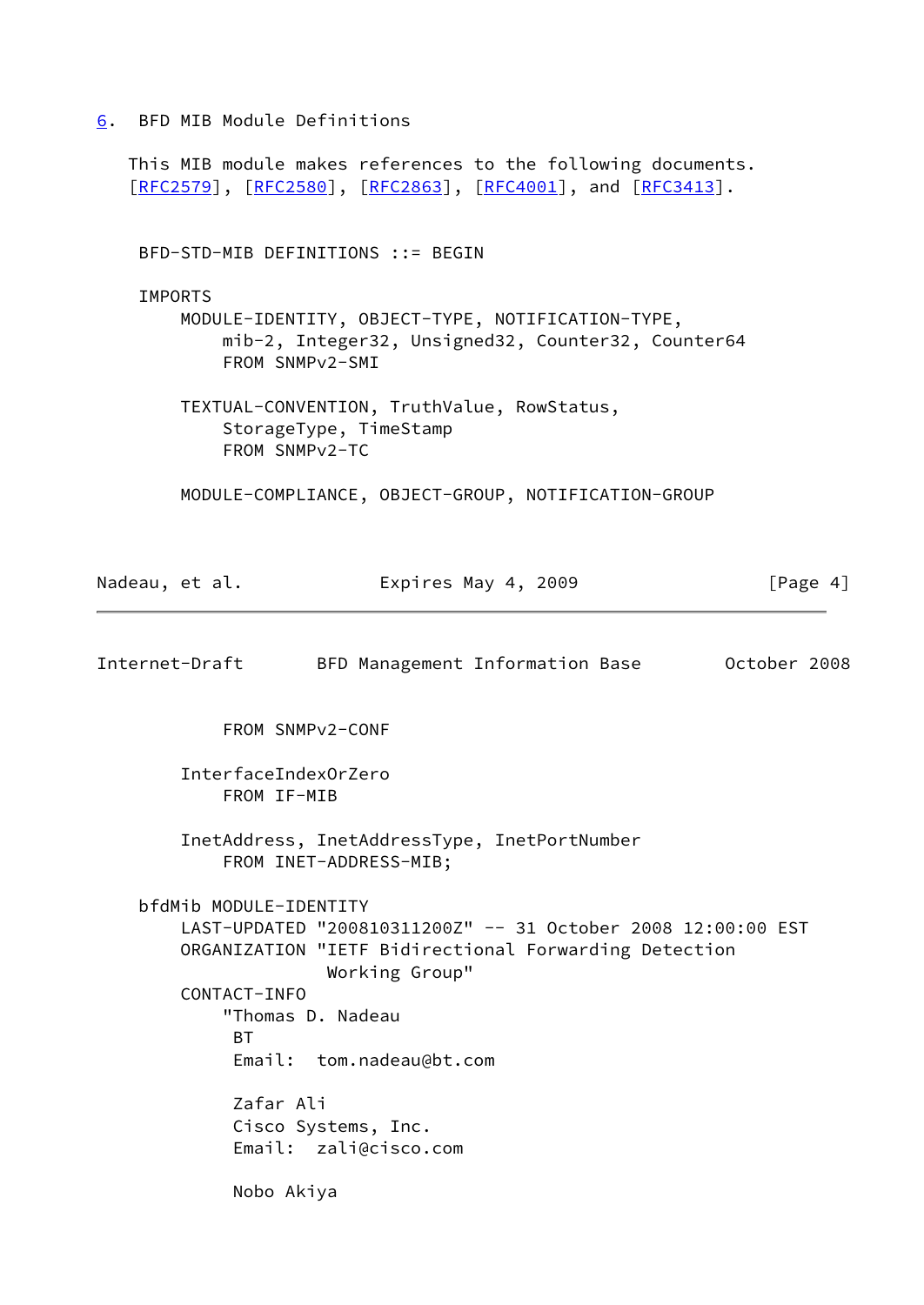Cisco Systems, G.K. Email: nobo@cisco.com" DESCRIPTION "Bidirectional Forwarding Management Information Base." REVISION "200810311200Z" -- 31 October 2008 12:00:00 EST DESCRIPTION "Initial version. Published as RFC xxxx." -- RFC Ed.: RFC-editor pls fill in xxxx ::= { mib-2 XXX } -- RFC Ed.: assigned by IANA, see section 7.1 for details -- Top level components of this MIB module. bfdNotifications OBJECT IDENTIFIER ::= { bfdMIB 0 } bfdObjects OBJECT IDENTIFIER ::= { bfdMIB 1 } bfdConformance OBJECT IDENTIFIER ::= { bfdMIB 2 } bfdScalarObjects OBJECT IDENTIFIER ::= { bfdObjects 1 } -- Textual Conventions BfdSessIndexTC ::= TEXTUAL-CONVENTION DISPLAY-HINT "d" STATUS current Nadeau, et al. **Expires May 4, 2009** [Page 5] Internet-Draft BFD Management Information Base October 2008 DESCRIPTION "An index used to uniquely identify BFD sessions." SYNTAX Unsigned32 (1..4294967295) BfdInterval ::= TEXTUAL-CONVENTION DISPLAY-HINT "d" STATUS current DESCRIPTION "The BFD interval delay in microseconds." SYNTAX Unsigned32 (0..4294967295) BfdDiag ::= TEXTUAL-CONVENTION STATUS current DESCRIPTION "A common BFD diagnostic code."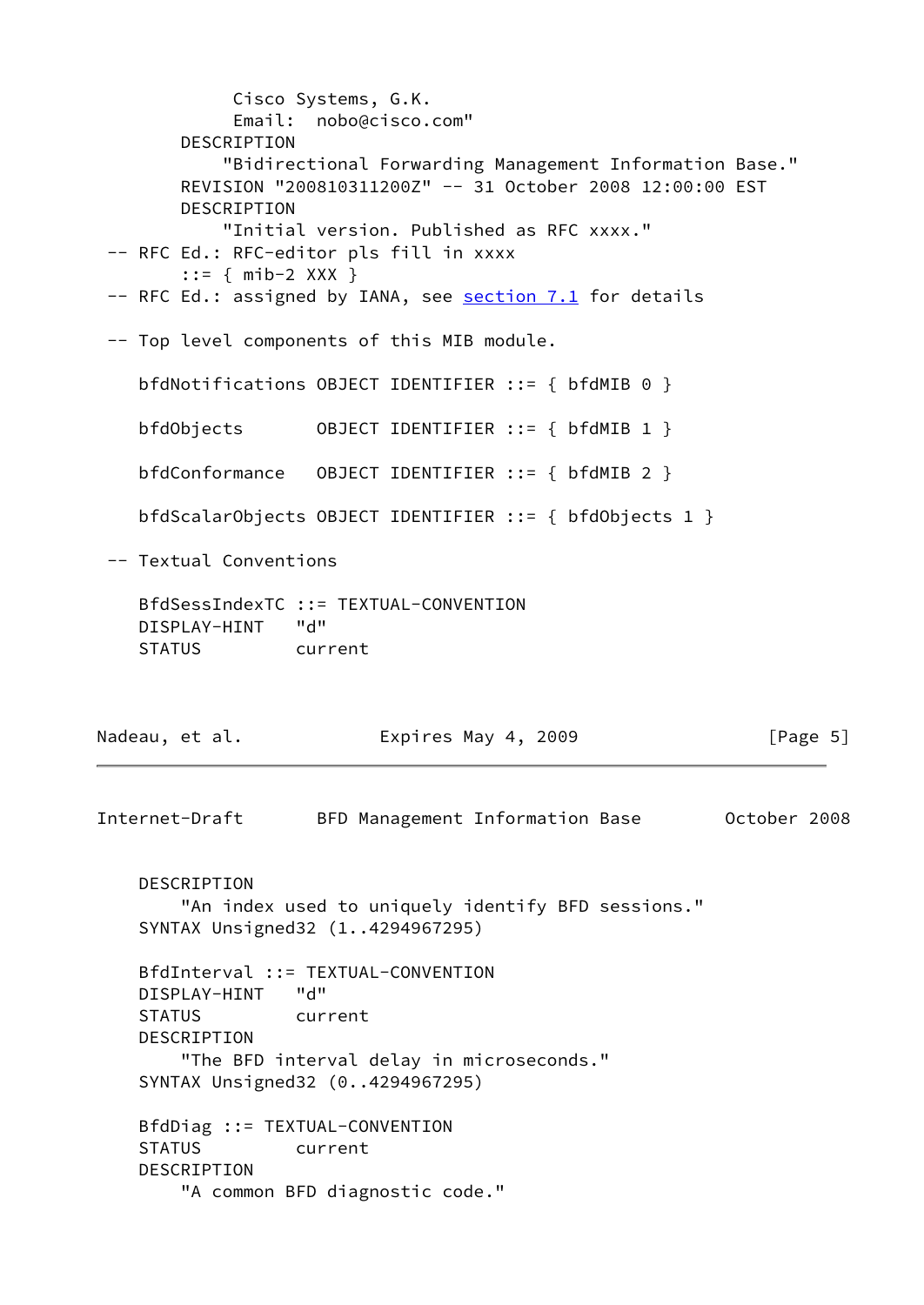```
 SYNTAX INTEGER {
         noDiagnostic(0),
         controlDetectionTimeExpired(1),
         echoFunctionFailed(2),
         neighborSignaledSessionDown(3),
         forwardingPlaneReset(4),
         pathDown(5),
         concatenatedPathDown(6),
         administrativelyDown(7),
         reverseConcatenatedPathDown(8)
     }
  -- BFD General Variables
  -- These parameters apply globally to the Systems'
  -- BFD Process.
     bfdAdminStatus OBJECT-TYPE
        SYNTAX INTEGER {
             enabled(1),
             disabled(2)
         }
         MAX-ACCESS read-write
         STATUS current
         DESCRIPTION
             "The global administrative status of BFD in this router.
              The value 'enabled' denotes that the BFD Process is
              active on at least one interface; 'disabled' disables
              it on all interfaces."
         DEFVAL { enabled }
         ::= { bfdScalarObjects 1 }
     bfdSessNotificationsEnable OBJECT-TYPE
Nadeau, et al.                 Expires May 4, 2009               [Page 6]
Internet-Draft BFD Management Information Base October 2008
         SYNTAX TruthValue
         MAX-ACCESS read-write
         STATUS current
         DESCRIPTION
             "If this object is set to true(1), then it enables
              the emission of bfdSessUp and bfdSessDown
              notifications; otherwise these notifications are not
              emitted."
```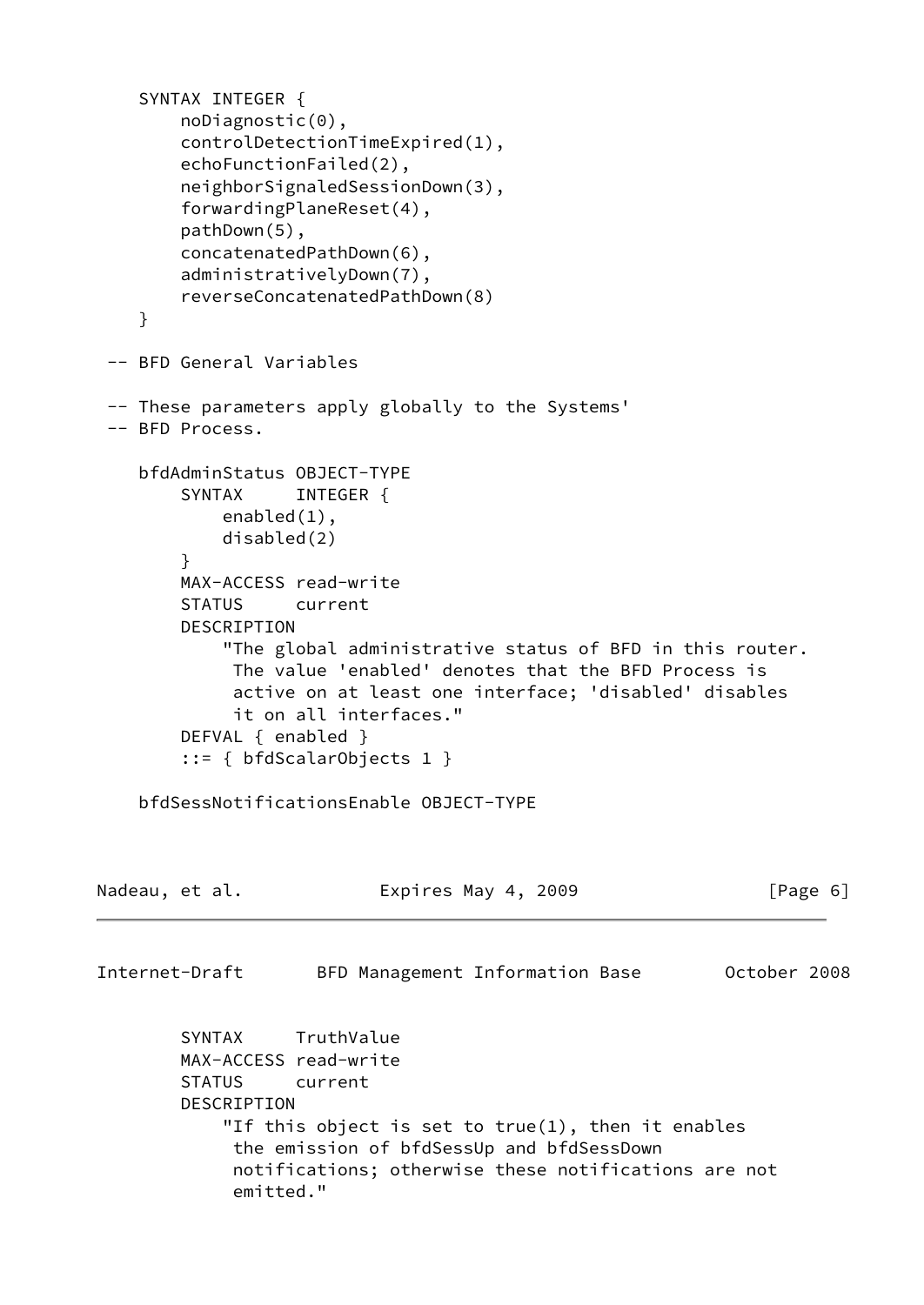```
 REFERENCE
           RFC3413 for explanation that
            notifications are under the ultimate control of the
            MIB modules in this document."
        DEFVAL { false }
        ::= { bfdScalarObjects 2 }
  -- BFD Session Table
  -- The BFD Session Table specifies BFD session specific
  -- information.
    bfdSessTable OBJECT-TYPE
        SYNTAX SEQUENCE OF BfdSessEntry
        MAX-ACCESS not-accessible
        STATUS current
        DESCRIPTION
           "The BFD Session Table describes the BFD sessions."
        REFERENCE
            "BFD Version 0 (draft-katz-ward-bfd-02.txt) and
            BFD Version 1 (draft-ietf-bfd-base-08.txt)"
        ::= { bfdObjects 2 }
    bfdSessEntry OBJECT-TYPE
        SYNTAX BfdSessEntry
        MAX-ACCESS not-accessible
        STATUS current
        DESCRIPTION
           "The BFD Session Entry describes BFD session."
        INDEX { bfdSessIndex }
        ::= { bfdSessTable 1 }
    BfdSessEntry ::= SEQUENCE {
        bfdSessIndex BfdSessIndexTC,
        bfdSessVersionNumber Unsigned32,
       bfdSessType INTEGER,
        bfdSessMultiHopUniLinkMode INTEGER,
        bfdSessDiscriminator Unsigned32,
       bfdSessRemoteDiscr Unsigned32,
        bfdSessDestinationUdpPort InetPortNumber,
        bfdSessSourceUdpPort InetPortNumber,
Nadeau, et al. Expires May 4, 2009 [Page 7]
Internet-Draft BFD Management Information Base October 2008
        bfdSessEchoSourceUdpPort InetPortNumber,
```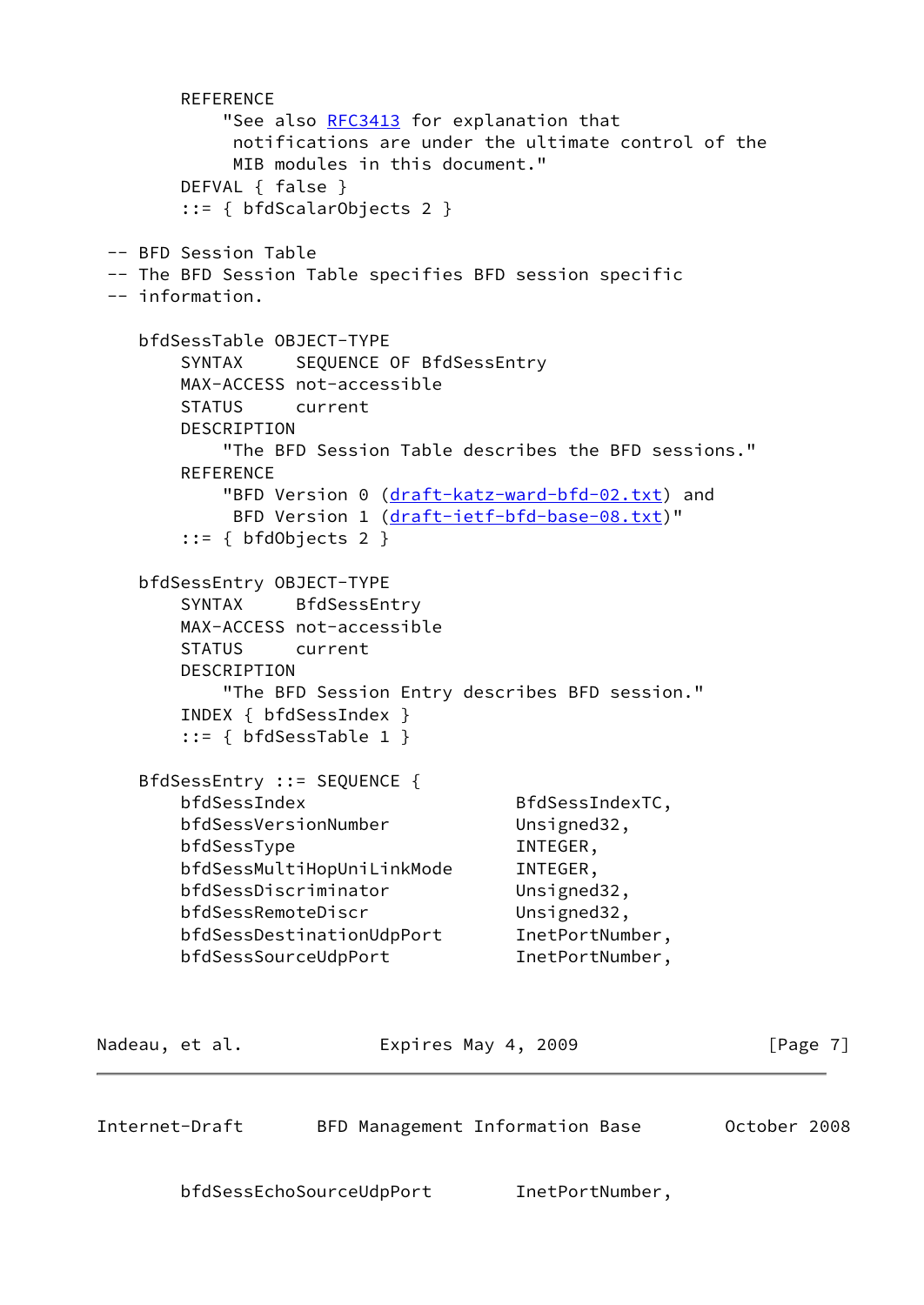bfdSessAdminStatus INTEGER, bfdSessState INTEGER, bfdSessRemoteHeardFlag TruthValue, bfdSessDiag BfdDiag, bfdSessOperMode INTEGER, bfdSessDemandModeDesiredFlag TruthValue, bfdSessControlPlaneIndepFlag TruthValue, bfdSessInterface InterfaceIndexOrZero, bfdSessAddrType InetAddressType, bfdSessAddr InetAddress, bfdSessGTSM TruthValue, bfdSessGTSMTTL Unsigned32, bfdSessDesiredMinTxInterval BfdInterval, bfdSessReqMinRxInterval BfdInterval, bfdSessReqMinEchoRxInterval BfdInterval, bfdSessDetectMult Unsigned32, bfdSessNegotiatedInterval BfdInterval, bfdSessNegotiatedEchoInterval BfdInterval, bfdSessNegotiatedDetectMult Unsigned32, bfdSessAuthPresFlag TruthValue, bfdSessAuthenticationType INTEGER, bfdSessAuthenticationKeyID Integer32, bfdSessAuthenticationKey 0CTET STRING, bfdSessStorType StorageType, bfdSessRowStatus RowStatus } bfdSessIndex OBJECT-TYPE SYNTAX BfdSessIndexTC MAX-ACCESS not-accessible STATUS current DESCRIPTION "This object contains an index used to represent a unique BFD session on this device." ::= { bfdSessEntry 1 } bfdSessVersionNumber OBJECT-TYPE SYNTAX Unsigned32 (0..7) MAX-ACCESS read-create STATUS current DESCRIPTION "The version number of the BFD protocol that this session is running in. Write access is available for this object to provide ability to set desired version for this BFD session." REFERENCE "BFD Version 0 [\(draft-katz-ward-bfd-02.txt\)](https://datatracker.ietf.org/doc/pdf/draft-katz-ward-bfd-02.txt) and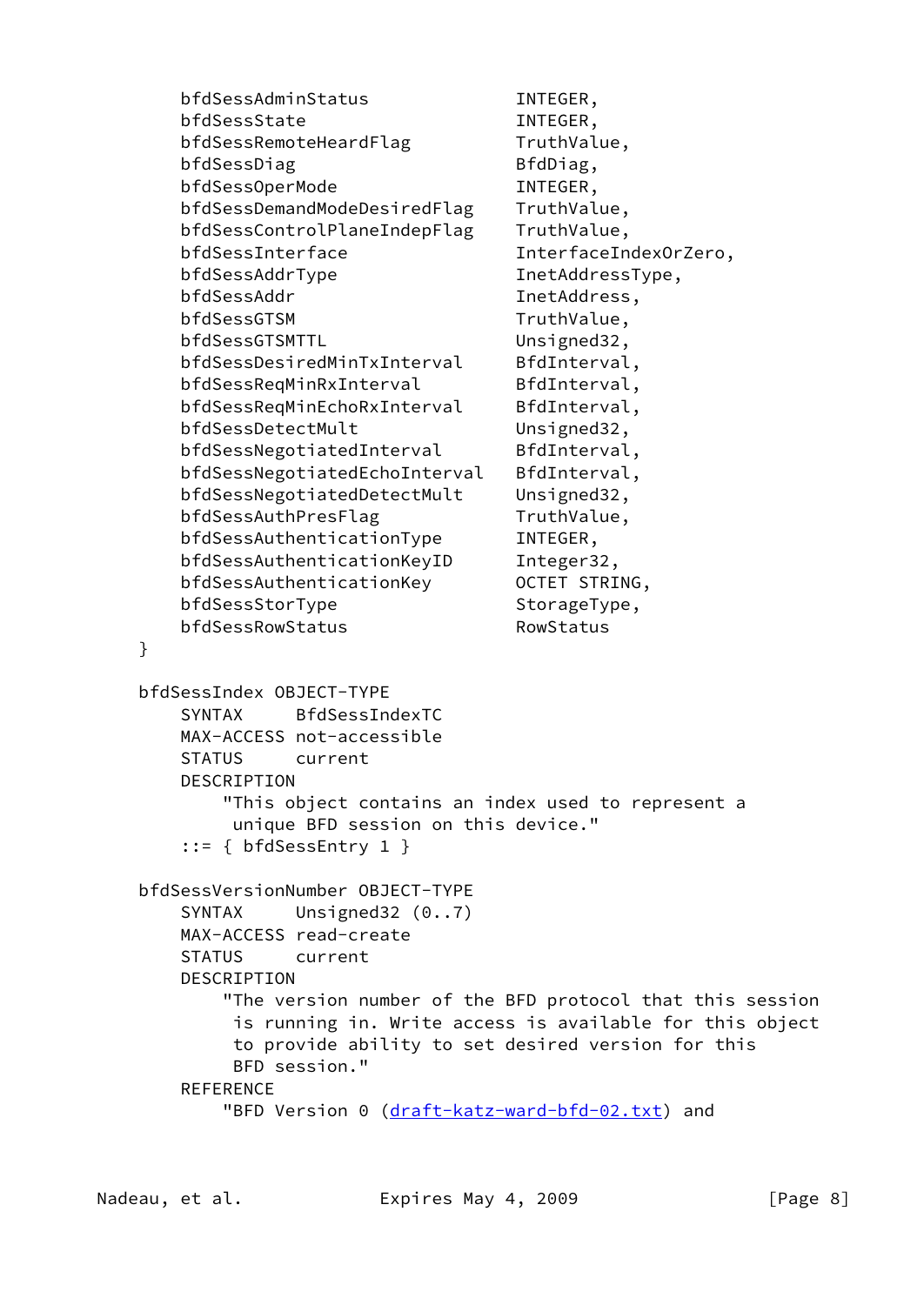```
Internet-Draft BFD Management Information Base October 2008
             (draft-ietf-bfd-base-08.txt)"
         DEFVAL { 1 }
         ::= { bfdSessEntry 2 }
     bfdSessType OBJECT-TYPE
        SYNTAX INTEGER {
             singleHop(1),
             multiHopTotallyArbitraryPaths(2),
             multiHopOutOfBandSignaling(3),
             multiHopUnidirectionalLinks(4)
         }
        MAX-ACCESS read-only
         STATUS current
         DESCRIPTION
             "This object specifies the type of this BFD session."
        REFERENCE
             "draft-ietf-bfd-v4v6-1hop-08 and
              draft-ietf-bfd-multihop-06"
         ::= { bfdSessEntry 3 }
     bfdSessMultiHopUniLinkMode OBJECT-TYPE
        SYNTAX INTEGER {
            none(1),
             active(2),
             passive(3)
         }
         MAX-ACCESS read-only
         STATUS current
         DESCRIPTION
             "For bfdSessType of multiHopUnidirectionalLinks(4), this
              object specifies whether this BFD session is running in
              active(2) mode or passive(3) mode. For all other BFD
              bfdSessType BFD sessions, none(1) MUST be specified."
        REFERENCE
             "draft-ietf-bfd-multihop-06, Section 3.3"
         ::= { bfdSessEntry 4 }
     bfdSessDiscriminator OBJECT-TYPE
         SYNTAX Unsigned32 (1..4294967295)
        MAX-ACCESS read-only
         STATUS current
         DESCRIPTION
             "This object specifies the local discriminator for this BFD
              session, used to uniquely identify it."
         ::= { bfdSessEntry 5 }
```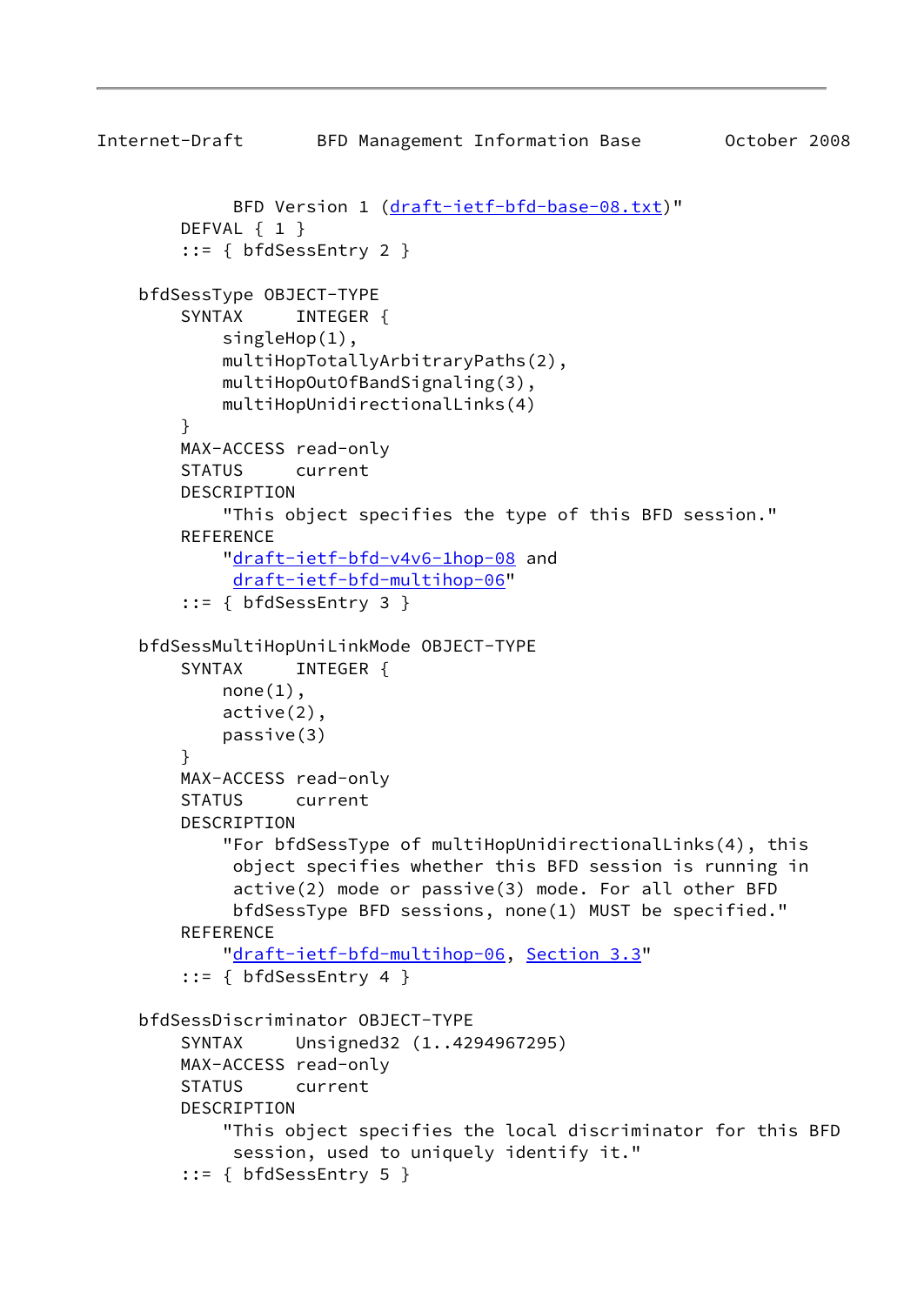```
 bfdSessRemoteDiscr OBJECT-TYPE
       SYNTAX Unsigned32 (0 | 1..4294967295)
Nadeau, et al. Expires May 4, 2009 [Page 9]
Internet-Draft BFD Management Information Base October 2008
        MAX-ACCESS read-only
        STATUS current
        DESCRIPTION
             "This object specifies the session discriminator chosen
             by the remote system for this BFD session. The value may
             be zero(0) if the remote discriminator is not yet known
             or if the session is in the down or adminDown(1) state."
       REFERENCE
            "draft-ietf-bfd-base-08, Section 6.8.6."
         ::= { bfdSessEntry 6 }
     bfdSessDestinationUdpPort OBJECT-TYPE
        SYNTAX InetPortNumber
        MAX-ACCESS read-only
        STATUS current
        DESCRIPTION
            "This object specifies the destination UDP port used for
             this BFD session. The value maybe zero(0) if the session
             is in adminDown(1) state."
        REFERENCE
            "Port 3784 (draft-ietf-bfd-v4v6-1hop-08),
            (draft-ietf-bfd-v4v6-1hop-08), and
             Port 4784 (draft-ietf-bfd-multihop-06)"
       DEFVAL { 0 }
         ::= { bfdSessEntry 7 }
     bfdSessSourceUdpPort OBJECT-TYPE
        SYNTAX InetPortNumber
        MAX-ACCESS read-create
        STATUS current
        DESCRIPTION
            "This object specifies the source UDP port of BFD control
             packets for this BFD session. The value maybe zero(0) if
             the session is in adminDown(1) state."
        REFERENCE
            "draft-ietf-bfd-v4v6-1hop-08 and
             draft-ietf-bfd-multihop-06"
       DEFVAL { 0 }
         ::= { bfdSessEntry 8 }
```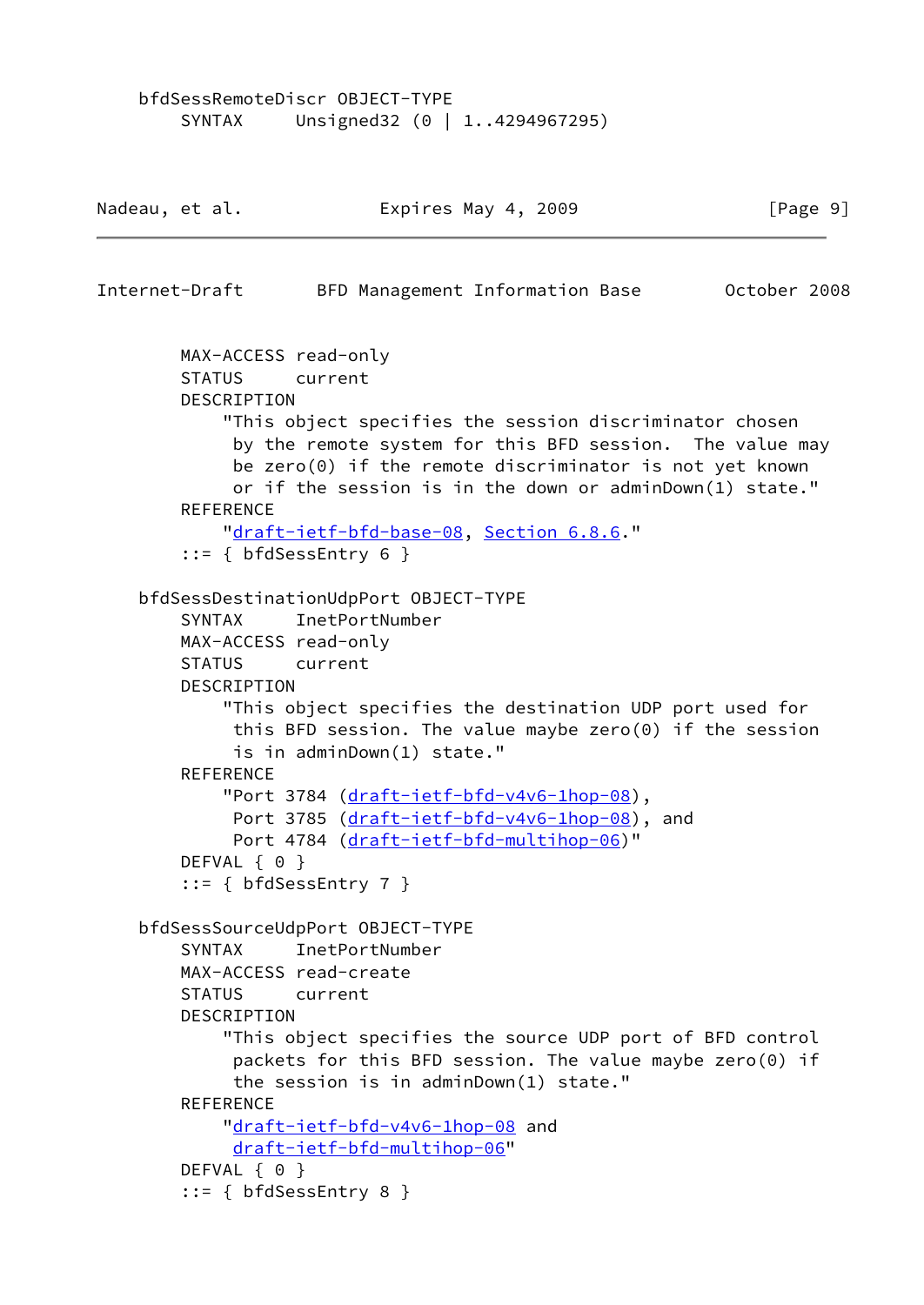bfdSessEchoSourceUdpPort OBJECT-TYPE SYNTAX InetPortNumber MAX-ACCESS read-create STATUS current DESCRIPTION "This object specifies the source UDP port of BFD echo packets for this BFD session. The value maybe zero(0) if the session is not running in the echo mode, or the Nadeau, et al. **Expires May 4, 2009** [Page 10] Internet-Draft BFD Management Information Base October 2008 session is in adminDown(1) state." **REFERENCE**  ["draft-ietf-bfd-v4v6-1hop-08](https://datatracker.ietf.org/doc/pdf/draft-ietf-bfd-v4v6-1hop-08) and [draft-ietf-bfd-multihop-06"](https://datatracker.ietf.org/doc/pdf/draft-ietf-bfd-multihop-06) DEFVAL { 0 } ::= { bfdSessEntry 9 } bfdSessAdminStatus OBJECT-TYPE SYNTAX INTEGER {  $stop(1)$ , start(2) } MAX-ACCESS read-create STATUS current DESCRIPTION "A transition from 'stop' to 'start' will start the BFD state machine for the session. The state machine will have an initial state of down. A transition from 'start' to 'stop' will cause the BFD sesssion to be brought down to adminDown(1). Care should be used in providing write access to this object without adequate authentication." DEFVAL { 2 } ::= { bfdSessEntry 10 } bfdSessState OBJECT-TYPE SYNTAX INTEGER { adminDown(1),  $down(2)$ , init(3), up(4),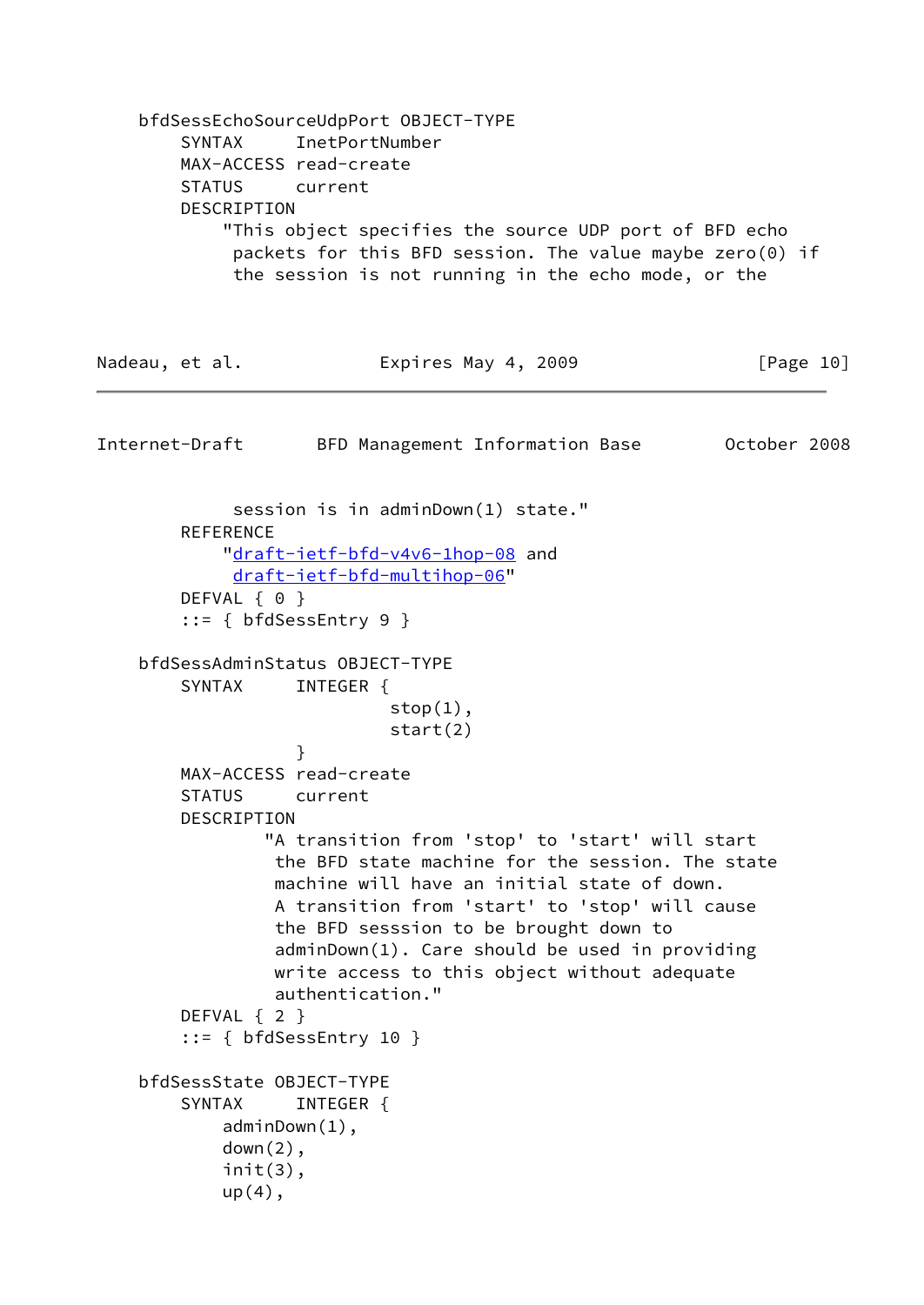```
 failing(5)
         }
        MAX-ACCESS read-only
        STATUS current
        DESCRIPTION
             "The perceived state of the BFD session.
             BFD State failing(5) is only applicable if this BFD
              session is running version 0.
             Upon creation of a new BFD session via this MIB, the
             suggested initial state is down(2)."
        DEFVAL { 2 }
         ::= { bfdSessEntry 11 }
    bfdSessRemoteHeardFlag OBJECT-TYPE
         SYNTAX TruthValue
        MAX-ACCESS read-only
Nadeau, et al.                 Expires May 4, 2009               [Page 11]
Internet-Draft BFD Management Information Base October 2008
        STATUS current
        DESCRIPTION
             "This object specifies status of BFD packet reception from
             the remote system. Specifically, it is set to true(1) if
             the local system is actively receiving BFD packets from the
              remote system, and is set to false(2) if the local system
             has not received BFD packets recently (within the detection
             time) or if the local system is attempting to tear down
             the BFD session."
       REFERENCE
           (draft-katz-ward-bfd-02.txt) and
            (draft-ietf-bfd-base-08.txt)"
        DEFVAL { false }
         ::= { bfdSessEntry 12 }
     bfdSessDiag OBJECT-TYPE
        SYNTAX BfdDiag
        MAX-ACCESS accessible-for-notify
        STATUS current
        DESCRIPTION
             "A diagnostic code specifying the local system's reason
             for the last transition of the session from up(4)
             to some other state."
         ::= { bfdSessEntry 13 }
```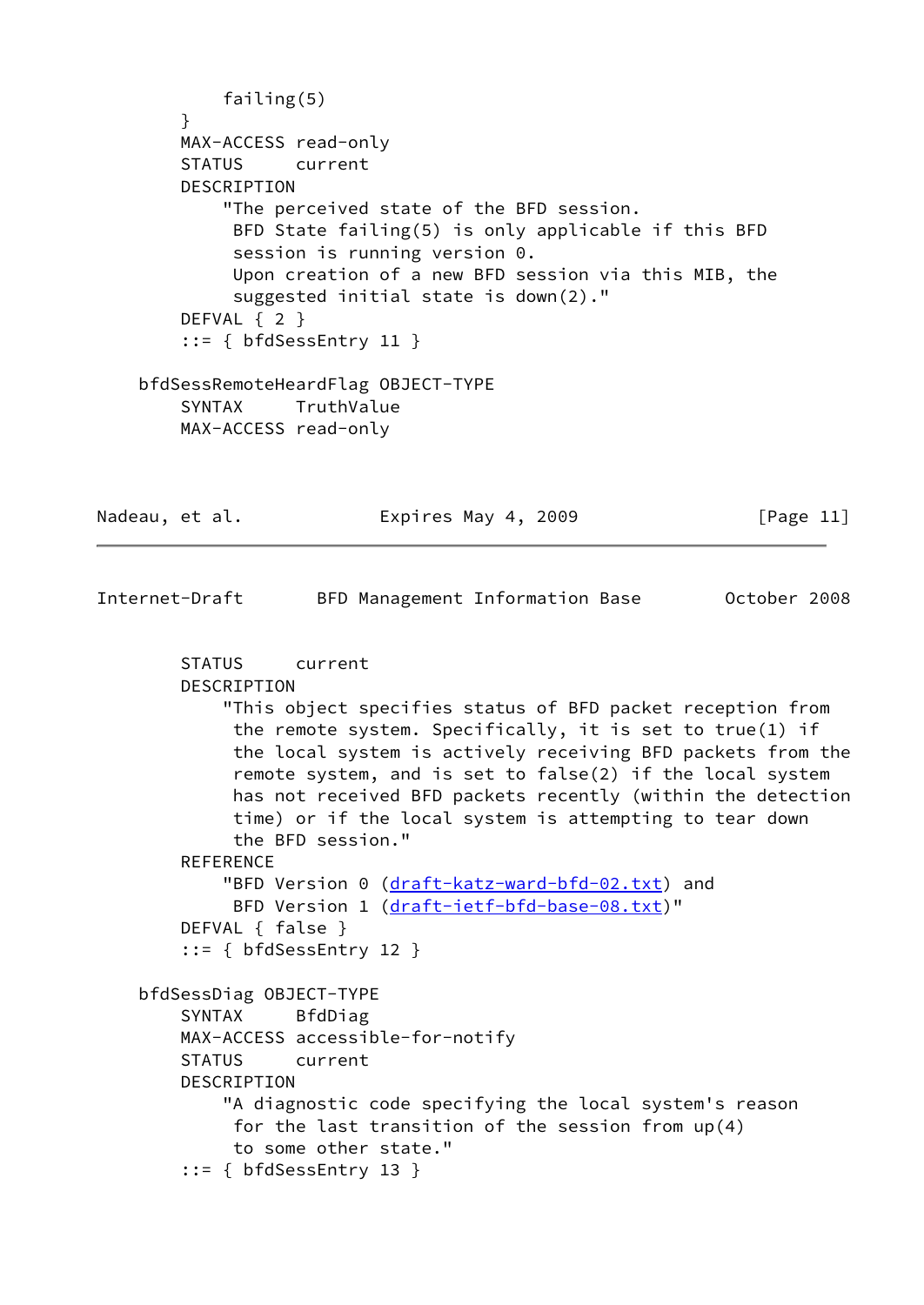```
 bfdSessOperMode OBJECT-TYPE
        SYNTAX INTEGER {
             asyncModeWEchoFun(1),
             asynchModeWOEchoFun(2),
             demandModeWEchoFunction(3),
             demandModeWOEchoFunction(4)
         }
         MAX-ACCESS read-only
         STATUS current
        DESCRIPTION
             "This object specifies current operating mode that BFD
              session is operating in."
         ::= { bfdSessEntry 14 }
     bfdSessDemandModeDesiredFlag OBJECT-TYPE
         SYNTAX TruthValue
         MAX-ACCESS read-create
         STATUS current
         DESCRIPTION
             "This object indicates that the local system's
              desire to use Demand mode. Specifically, it is set
              to true(1) if the local system wishes to use
              Demand mode or false(2) if not"
Nadeau, et al.                 Expires May 4, 2009               [Page 12]
Internet-Draft BFD Management Information Base October 2008
         DEFVAL { false }
         ::= { bfdSessEntry 15 }
     bfdSessControlPlaneIndepFlag OBJECT-TYPE
         SYNTAX TruthValue
         MAX-ACCESS read-only
         STATUS current
         DESCRIPTION
             "This object indicates that the local system's
              ability to continue to function through a disruption of
              the control plane. Specifically, it is set
              to true(1) if the local system BFD implementation is
              independent of the control plane. Otherwise, the
              value is set to false(2)"
         DEFVAL { false }
        ::= { bfdSessEntry 16 }
     bfdSessInterface OBJECT-TYPE
```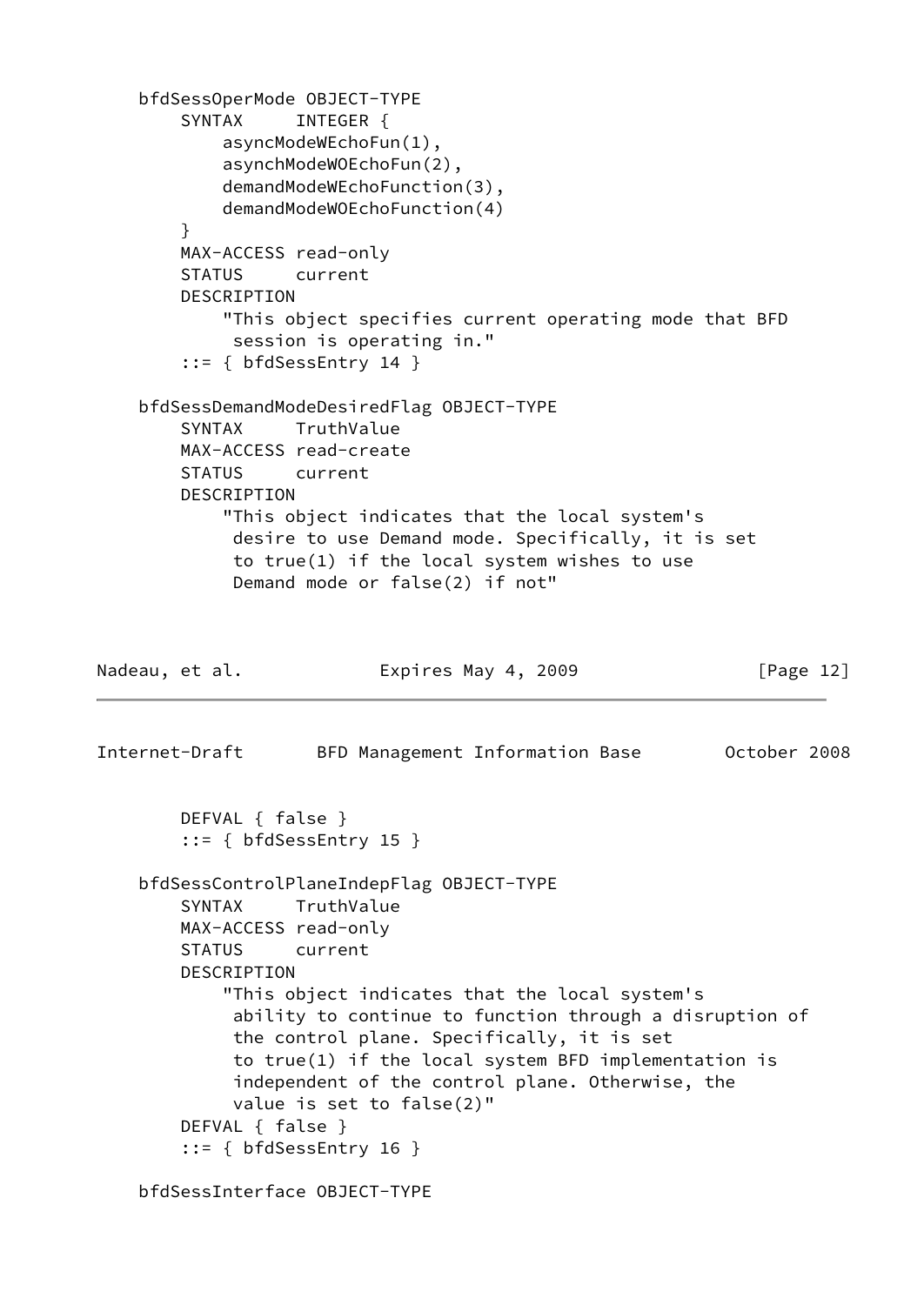```
 SYNTAX InterfaceIndexOrZero
         MAX-ACCESS read-create
         STATUS current
         DESCRIPTION
             "This object contains an interface index used to indicate
              the interface which this BFD session is running on. This
              value can be zero if there is no interface associated
              with this BFD session."
        ::= { bfdSessEntry 17 }
     bfdSessAddrType OBJECT-TYPE
         SYNTAX InetAddressType
         MAX-ACCESS read-create
         STATUS current
         DESCRIPTION
             "This object specifies IP address type of the neighboring IP
              address which is being monitored with this BFD session.
             Only values unknown(0), ipv4(1), ipv6(2), or ipv6z(4) have to be supported.
              A value of unknown(0) is allowed only when
              the outgoing interface is of type point-to-point, or
              when the BFD session is not associated with a specific
              interface.
              If any other unsupported values are attempted in a set
              operation, the agent MUST return an inconsistentValue
              error."
       ::= { bfdSessEntry 18 }
Nadeau, et al.                 Expires May 4, 2009               [Page 13]
Internet-Draft BFD Management Information Base October 2008
     bfdSessAddr OBJECT-TYPE
         SYNTAX InetAddress
         MAX-ACCESS read-create
         STATUS current
         DESCRIPTION
             "This object specifies the neighboring IP address which is
              being monitored with this BFD session.
              It can also be used to enabled BFD on a specific
              interface. The value is set to zero when BFD session is not
              associated with a specific interface."
         ::= { bfdSessEntry 19 }
```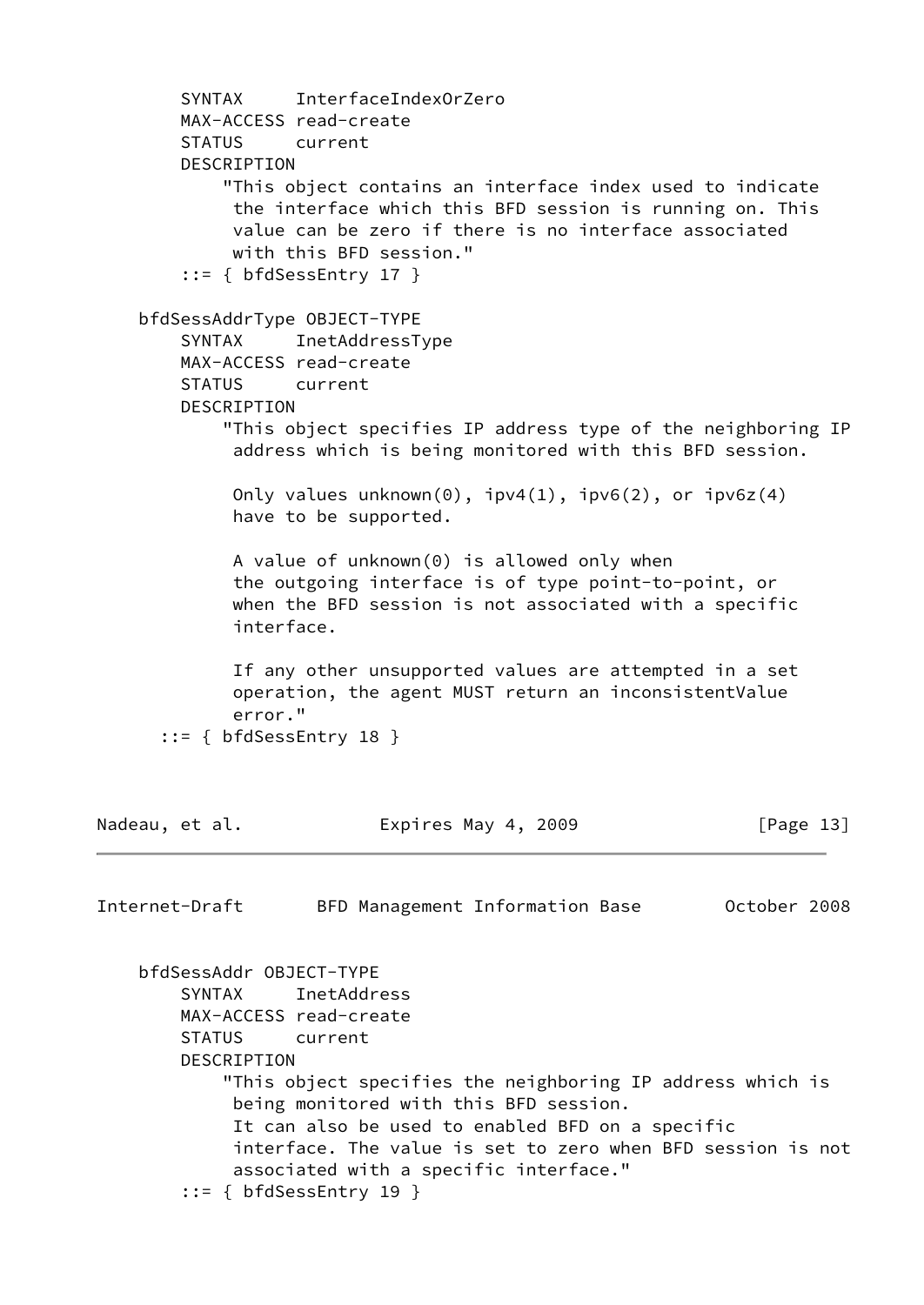```
 bfdSessGTSM OBJECT-TYPE
         SYNTAX TruthValue
         MAX-ACCESS read-create
         STATUS current
         DESCRIPTION
            "Setting the value of this object to true(1) will enable GTSM
             protection of the BFD session. GTSM MUST be enabled on a
             singleHop(1) session if no authentication is in use."
        REFERENCE
           "RFC 5082 - The Generalized TTL Security Mechanism (GTSM).
             draft-ietf-bfd-v4v6-1hop-08, Sec. 5"
         DEFVAL { false }
         ::= { bfdSessEntry 20 }
     bfdSessGTSMTTL OBJECT-TYPE
         SYNTAX Unsigned32 (0..255)
         MAX-ACCESS read-create
         STATUS current
         DESCRIPTION
             "This object is valid only when bfdSessGTSM protection is
              enabled on the system. This object specifies the minimum
              allowed TTL for received BFD control packets. For
              singleHop(1) session, if GTSM protection is enabled,
              this object SHOULD be set to maximum TTL allowed for
              single hop."
        REFERENCE
           "RFC 5082 - The Generalized TTL Security Mechanism (GTSM).
             draft-ietf-bfd-v4v6-1hop-08, Sec. 5"
        DEFVAL { 0 }
         ::= { bfdSessEntry 21 }
     bfdSessDesiredMinTxInterval OBJECT-TYPE
         SYNTAX BfdInterval
         MAX-ACCESS read-create
         STATUS current
         DESCRIPTION
Nadeau, et al.                 Expires May 4, 2009               [Page 14]
Internet-Draft BFD Management Information Base October 2008
             "This object specifies the minimum interval, in
              microseconds, that the local system would like to use when
              transmitting BFD Control packets."
         ::= { bfdSessEntry 22 }
```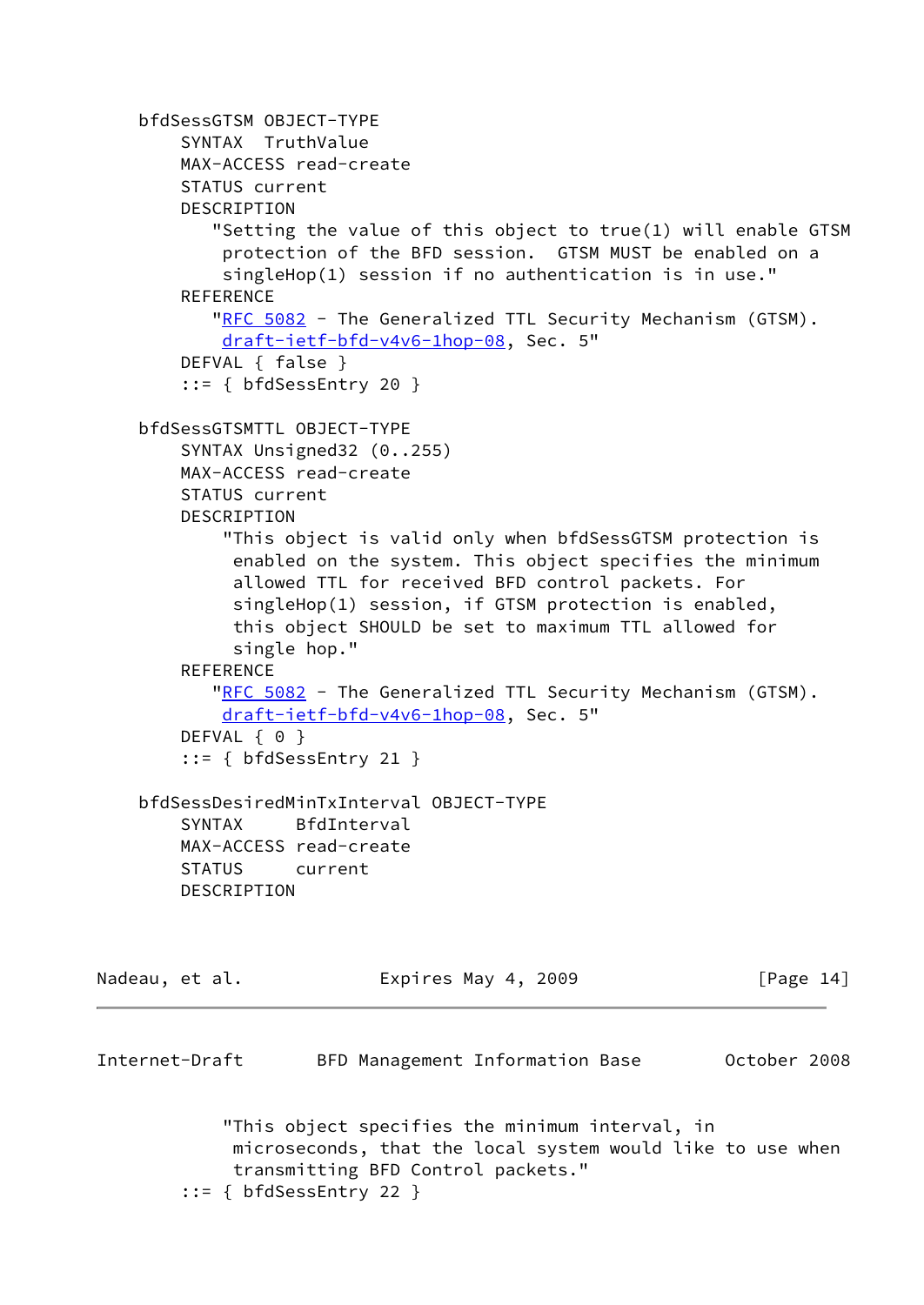```
 bfdSessReqMinRxInterval OBJECT-TYPE
     SYNTAX BfdInterval
     MAX-ACCESS read-create
     STATUS current
     DESCRIPTION
         "This object specifies the minimum interval, in
          microseconds, between received BFD Control packets the
          local system is capable of supporting."
     ::= { bfdSessEntry 23 }
 bfdSessReqMinEchoRxInterval OBJECT-TYPE
     SYNTAX BfdInterval
     MAX-ACCESS read-create
     STATUS current
     DESCRIPTION
         "This object specifies the minimum interval, in
          microseconds, between received BFD Echo packets that this
          system is capable of supporting."
     ::= { bfdSessEntry 24 }
 bfdSessDetectMult OBJECT-TYPE
     SYNTAX Unsigned32
    MAX-ACCESS read-create
     STATUS current
     DESCRIPTION
         "This object specifies the Detect time multiplier."
     ::= { bfdSessEntry 25 }
 bfdSessNegotiatedInterval OBJECT-TYPE
     SYNTAX BfdInterval
    MAX-ACCESS read-only
     STATUS current
     DESCRIPTION
         "This object specifies the negotiated interval, in
          microseconds, that the local system is transmitting
          BFD Control packets."
     ::= { bfdSessEntry 26 }
 bfdSessNegotiatedEchoInterval OBJECT-TYPE
     SYNTAX BfdInterval
     MAX-ACCESS read-only
     STATUS current
     DESCRIPTION
```
Nadeau, et al. **Expires May 4, 2009** [Page 15]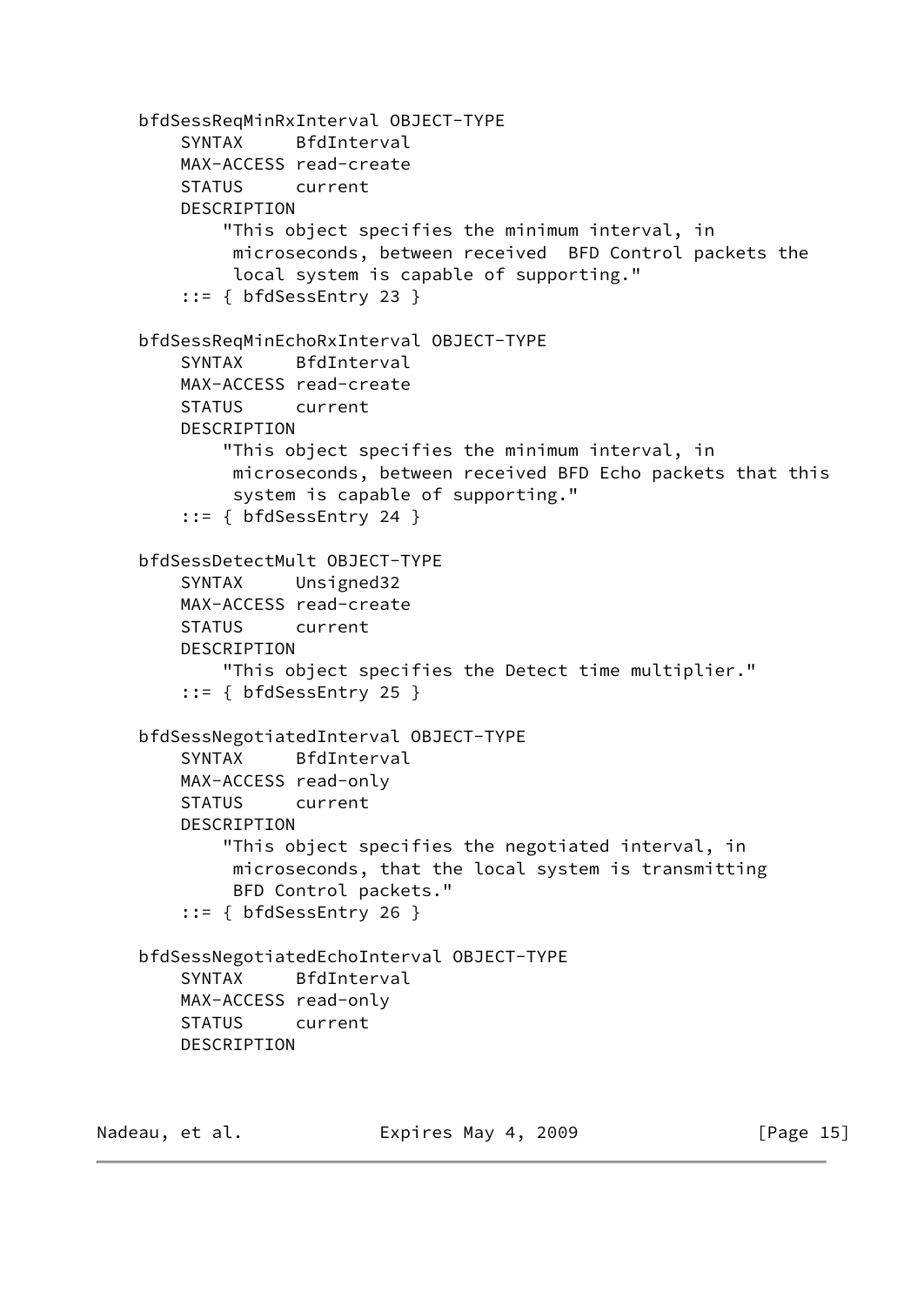```
Internet-Draft BFD Management Information Base October 2008
             "This object specifies the negotiated interval, in
              microseconds, that the local system is transmitting
              BFD echo packets. Value is expected to be zero if
              the sessions is not running in echo mode."
         ::= { bfdSessEntry 27 }
     bfdSessNegotiatedDetectMult OBJECT-TYPE
         SYNTAX Unsigned32
         MAX-ACCESS read-only
         STATUS current
         DESCRIPTION
             "This object specifies the Detect time multiplier."
         ::= { bfdSessEntry 28 }
     bfdSessAuthPresFlag OBJECT-TYPE
         SYNTAX TruthValue
         MAX-ACCESS read-only
         STATUS current
         DESCRIPTION
             "This object indicates that the local system's
              desire to use Authentication. Specifically, it is set
              to true(1) if the local system wishes the session
              to be authenticated or false(2) if not."
        REFERENCE
            "draft-ietf-bfd-base-08, Sections 4.2 - 4.4"
         DEFVAL { false }
         ::= { bfdSessEntry 29 }
     bfdSessAuthenticationType OBJECT-TYPE
        SYNTAX INTEGER {
             reserved(0),
             simplePassword(1),
             keyedMD5(2),
             meticulousKeyedMD5(3),
             keyedSHA1(4),
             meticulousKeyedSHA1(5)
 }
         MAX-ACCESS read-only
         STATUS current
         DESCRIPTION
             "The Authentication Type used for this BFD session.
              This field is valid only when the Authentication
             Present bit is set."
        REFERENCE
            "draft-ietf-bfd-base-08, Sections 4.2 - 4.4"
         ::= { bfdSessEntry 30 }
```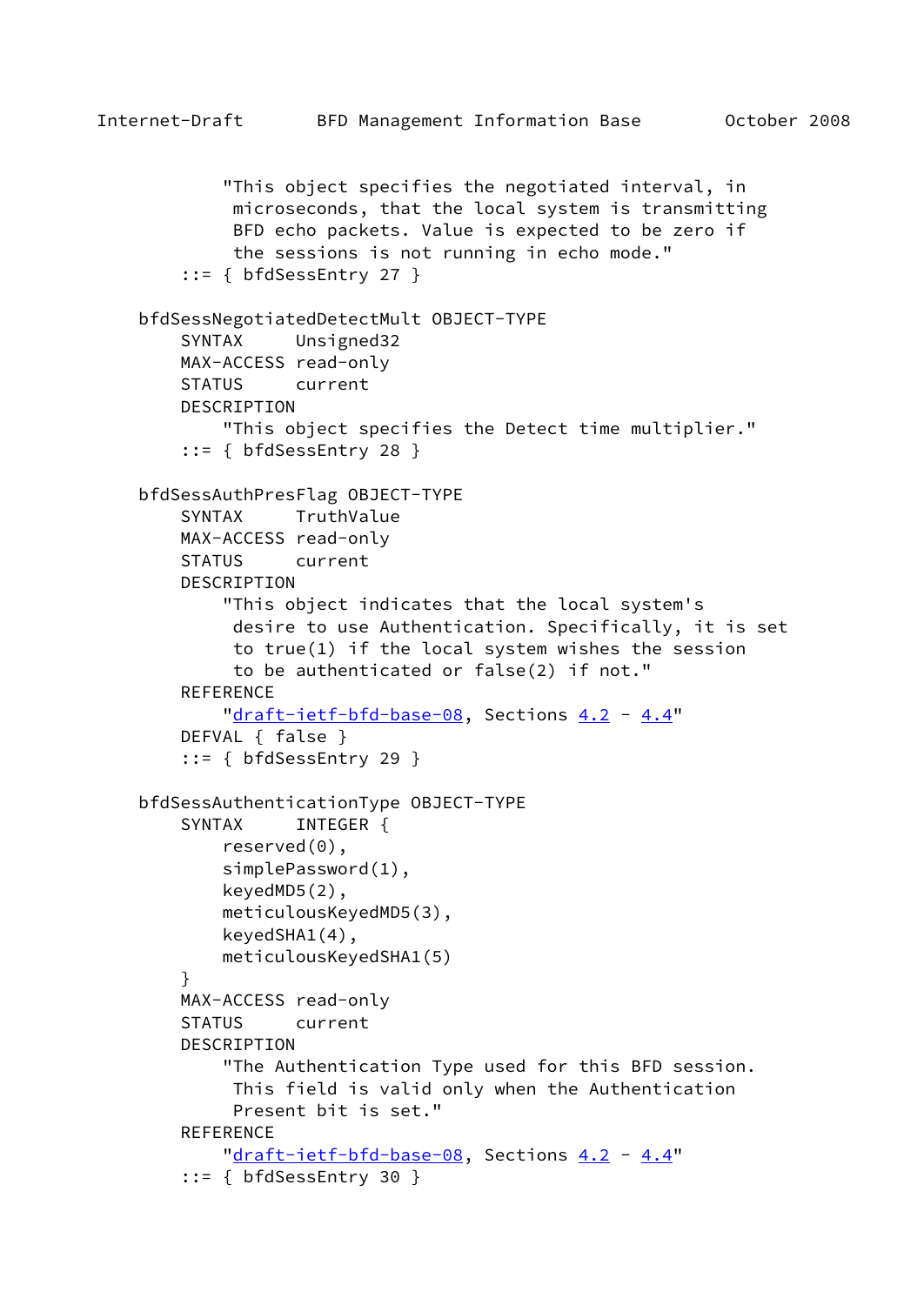```
Nadeau, et al.                 Expires May 4, 2009               [Page 16]
Internet-Draft BFD Management Information Base October 2008
        SYNTAX Integer32 (-1 | 0..255)
        MAX-ACCESS read-only
         STATUS current
         DESCRIPTION
             "The authentication key ID in use for this session. This
              object permits multiple keys to be active simultaneously.
             When bfdSessAuthPresFlag is false(2), then the value
             of this object MUST be -1. The value -1 indicates that
              no Authentication Key ID will be present in the optional
             BFD Authentication Section."
         REFERENCE
            "draft-ietf-bfd-base-08, Sections 4.2 - 4.4"
        DEFVAL \{-1\} ::= { bfdSessEntry 31 }
     bfdSessAuthenticationKey OBJECT-TYPE
        SYNTAX OCTET STRING (SIZE (0..252))
         MAX-ACCESS read-only
         STATUS current
         DESCRIPTION
             "The authentication key. When the
             bfdSessAuthenticationType is simplePassword(1), the value
              of this object is the password present in the BFD packets.
             When the bfdSessAuthentication type is one of the keyed
              authentication types, this value is used in the
             computation of the key present in the BFD authentication
             packet."
        REFERENCE
            "draft-ietf-bfd-base-08, Sections 4.2 - 4.4"
         ::= { bfdSessEntry 32 }
     bfdSessStorType OBJECT-TYPE
        SYNTAX StorageType
        MAX-ACCESS read-create
         STATUS current
         DESCRIPTION
             "This variable indicates the storage type for this
              object. Conceptual rows having the value
```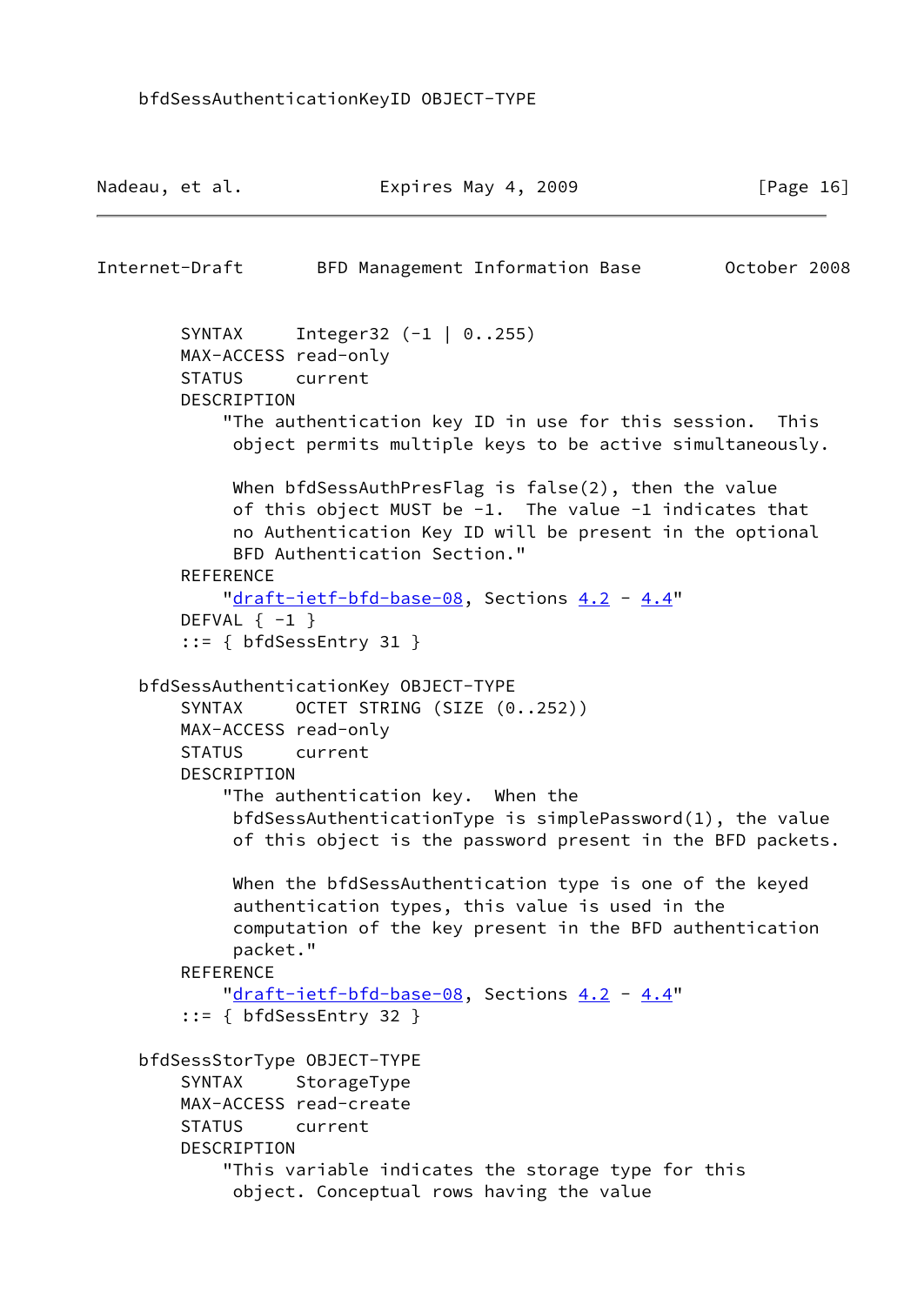'permanent' need not allow write-access to any columnar objects in the row." ::= { bfdSessEntry 33 } bfdSessRowStatus OBJECT-TYPE SYNTAX RowStatus MAX-ACCESS read-create STATUS current Nadeau, et al. **Expires May 4, 2009** [Page 17] Internet-Draft BFD Management Information Base October 2008 DESCRIPTION "This variable is used to create, modify, and/or delete a row in this table. When a row in this table has a row in the active(1) state, no objects in this row can be modified except the bfdSessRowStatus and bfdSessStorageType." ::= { bfdSessEntry 34 } -- BFD Session Performance Table bfdSessPerfTable OBJECT-TYPE SYNTAX SEQUENCE OF BfdSessPerfEntry MAX-ACCESS not-accessible STATUS current DESCRIPTION "This table specifies BFD Session performance counters." ::= { bfdObjects 3 } bfdSessPerfEntry OBJECT-TYPE SYNTAX BfdSessPerfEntry MAX-ACCESS not-accessible STATUS current DESCRIPTION "An entry in this table is created by a BFD-enabled node for every BFD Session. bfdCounterDiscontinuityTime is used to indicate potential discontinuity for all counter objects in this table." AUGMENTS { bfdSessEntry } ::= { bfdSessPerfTable 1 } BfdSessPerfEntry ::= SEQUENCE { bfdSessPerfPktIn Counter32, bfdSessPerfPktOut Counter32,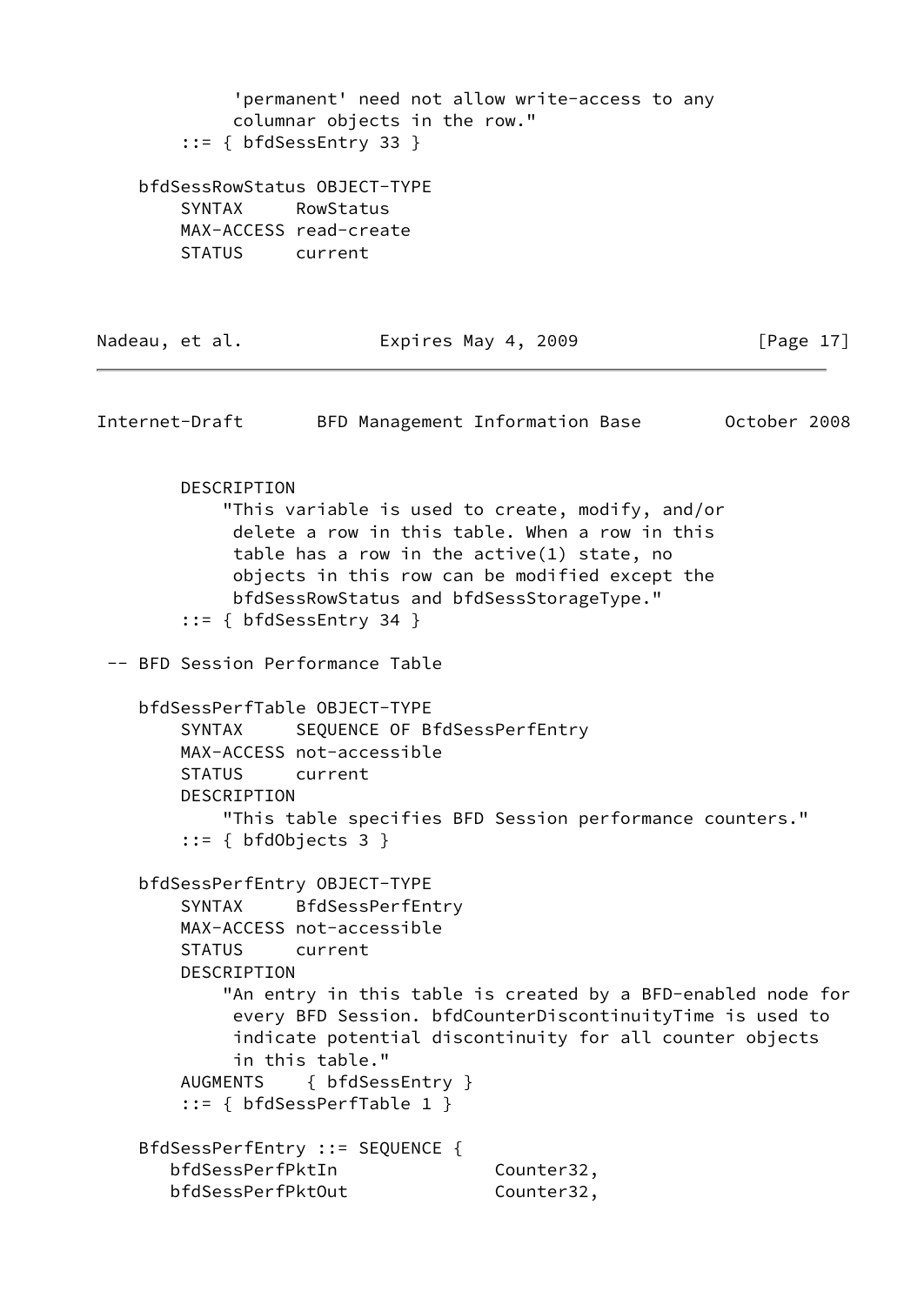bfdSessUpTime TimeStamp, bfdSessPerfLastSessDownTime TimeStamp, bfdSessPerfLastCommLostDiag BfdDiag, bfdSessPerfSessUpCount Counter32, bfdSessPerfDiscTime TimeStamp, -- High Capacity Counters bfdSessPerfPktInHC Counter64, bfdSessPerfPktOutHC Counter64 } -- Ed Note: should we add per-diag code counts here, bfdSessPerfPktIn OBJECT-TYPE SYNTAX Counter32 Nadeau, et al. **Expires May 4, 2009** [Page 18] Internet-Draft BFD Management Information Base October 2008 MAX-ACCESS read-only STATUS current DESCRIPTION "The total number of BFD messages received for this BFD session." ::= { bfdSessPerfEntry 1 } bfdSessPerfPktOut OBJECT-TYPE SYNTAX Counter32 MAX-ACCESS read-only STATUS current DESCRIPTION "The total number of BFD messages sent for this BFD session." ::= { bfdSessPerfEntry 2 } bfdSessUpTime OBJECT-TYPE SYNTAX TimeStamp MAX-ACCESS read-only STATUS current DESCRIPTION "The value of sysUpTime on the most recent occasion at which the session came up. If no such up event exists this object contains a zero value." ::= { bfdSessPerfEntry 3 }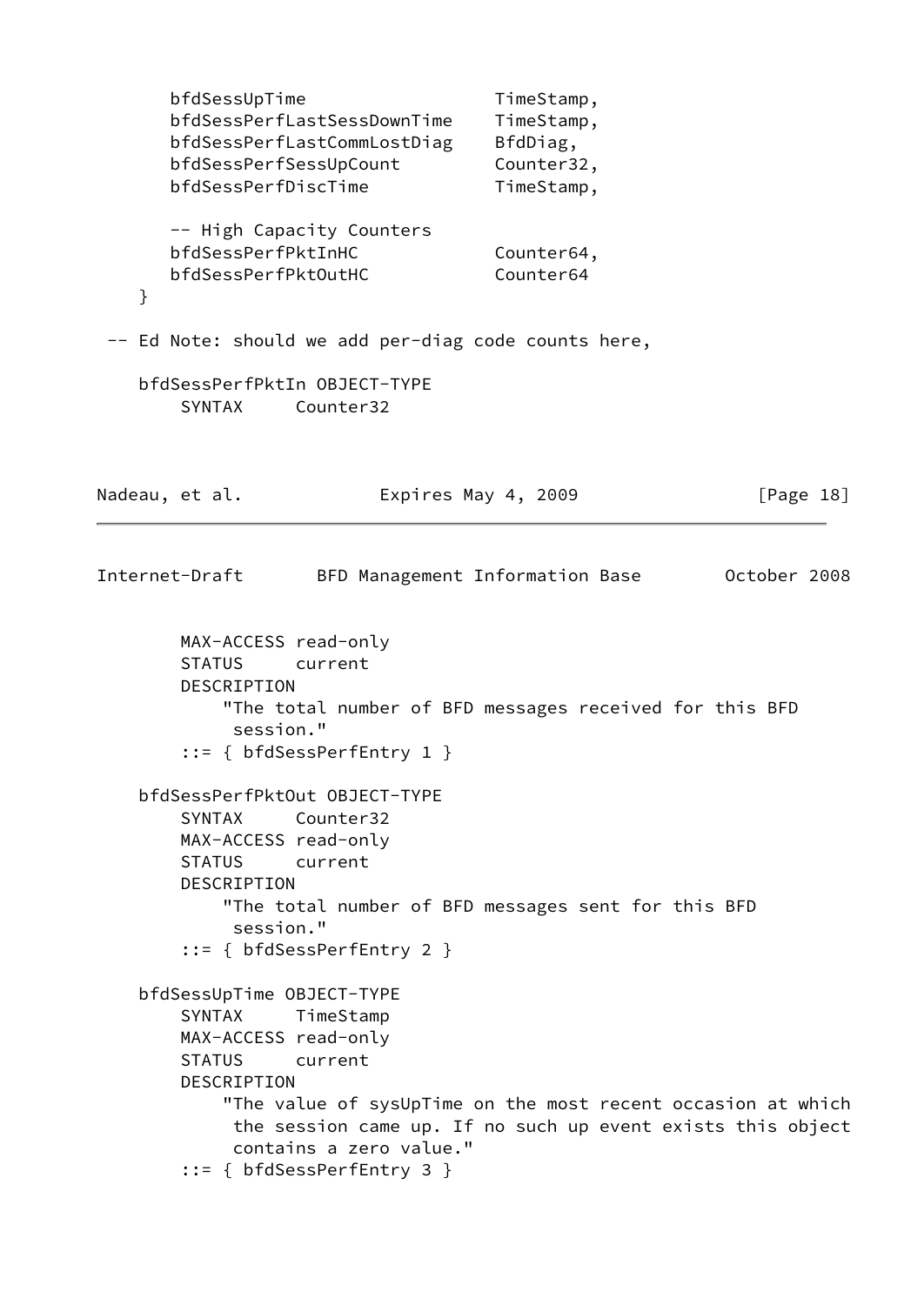```
 bfdSessPerfLastSessDownTime OBJECT-TYPE
         SYNTAX TimeStamp
        MAX-ACCESS read-only
        STATUS current
        DESCRIPTION
            "The value of sysUpTime on the most recent occasion at
             which the last time communication was lost with the
             neighbor. If no such down event exist this object
             contains a zero value."
         ::= { bfdSessPerfEntry 4 }
    bfdSessPerfLastCommLostDiag OBJECT-TYPE
        SYNTAX BfdDiag
        MAX-ACCESS read-only
        STATUS current
        DESCRIPTION
            "The BFD diag code for the last time communication was lost
             with the neighbor. If no such down event exists this object
             contains a zero value."
         ::= { bfdSessPerfEntry 5 }
    bfdSessPerfSessUpCount OBJECT-TYPE
Nadeau, et al. Expires May 4, 2009 [Page 19]
Internet-Draft BFD Management Information Base October 2008
        SYNTAX Counter32
        MAX-ACCESS read-only
        STATUS current
        DESCRIPTION
            "The number of times this session has gone into the Up
             state since the system last rebooted."
         ::= { bfdSessPerfEntry 6 }
    bfdSessPerfDiscTime OBJECT-TYPE
        SYNTAX TimeStamp
        MAX-ACCESS read-only
        STATUS current
        DESCRIPTION
           "The value of sysUpTime on the most recent occasion at
           which any one or more of the session counters suffered
            a discontinuity.
           The relevant counters are the specific instances associated
           with this BFD session of any Counter32 object contained in
            the BfdSessPerfTable. If no such discontinuities have
```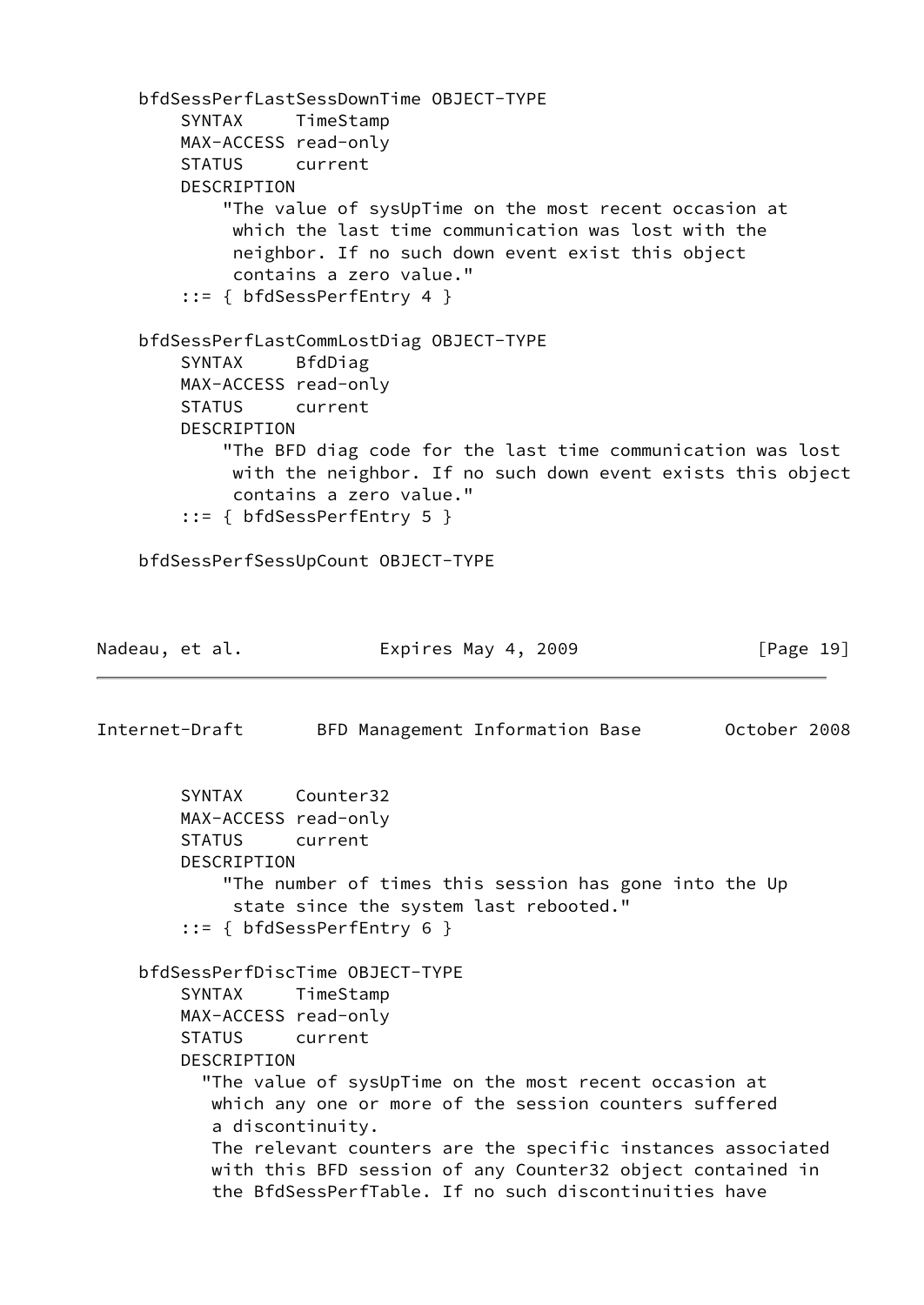```
 occurred since the last re-initialization of the local
           management subsystem, then this object contains a zero
           value."
         ::= { bfdSessPerfEntry 7 }
    bfdSessPerfPktInHC OBJECT-TYPE
        SYNTAX Counter64
        MAX-ACCESS read-only
        STATUS current
       DESCRIPTION
            "This value represents the total number of BFD messages
             received for this BFD session. It MUST be equal to the
             least significant 32 bits of bfdSessPerfPktIn
             if bfdSessPerfPktInHC is supported according to
             the rules spelled out in RFC2863."
         ::= { bfdSessPerfEntry 8 }
     bfdSessPerfPktOutHC OBJECT-TYPE
        SYNTAX Counter64
        MAX-ACCESS read-only
        STATUS current
        DESCRIPTION
            "This value represents the total number of
             total number of BFD messages transmitted for this
             BFD session. It MUST be equal to the
             least significant 32 bits of bfdSessPerfPktIn
             if bfdSessPerfPktOutHC is supported according to
            RFC2863."
         ::= { bfdSessPerfEntry 9 }
Nadeau, et al. Expires May 4, 2009 [Page 20]
Internet-Draft BFD Management Information Base October 2008
 -- BFD Session Discriminator Mapping Table
    bfdSessDiscMapTable OBJECT-TYPE
       SYNTAX SEQUENCE OF BfdSessDiscMapEntry
        MAX-ACCESS not-accessible
        STATUS current
        DESCRIPTION
            "The BFD Session Discriminator Mapping Table maps a
             local discriminator value to associated BFD sessions'
             BfdSessIndexTC used in the bfdSessionTable."
       ::= { bfdObjects 4 }
```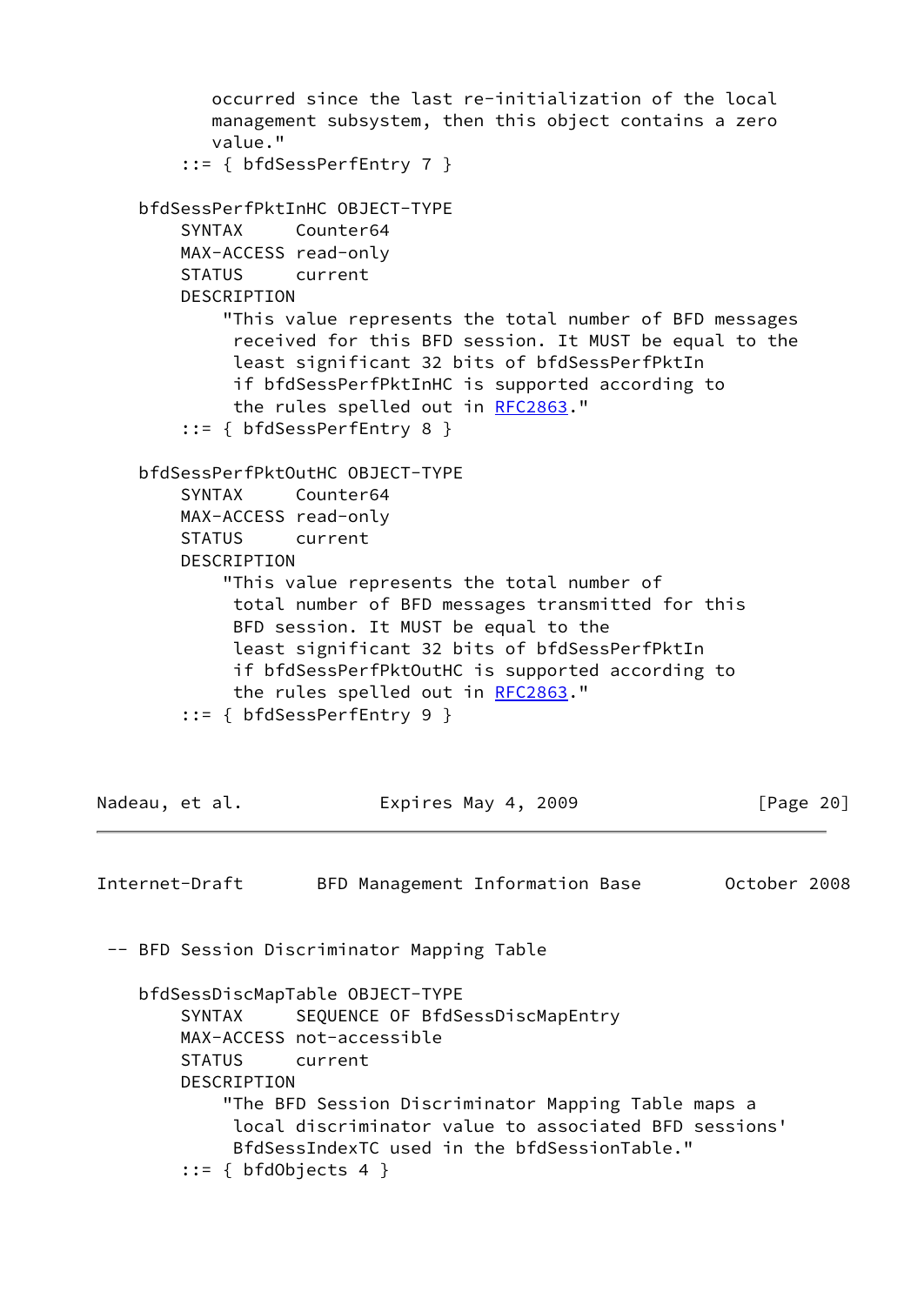```
 bfdSessDiscMapEntry OBJECT-TYPE
         SYNTAX BfdSessDiscMapEntry
         MAX-ACCESS not-accessible
         STATUS current
         DESCRIPTION
             "The BFD Session Discriminator Map Entry describes
             BFD session that is mapped to this BfdSessIndexTC."
         INDEX { bfdSessDiscriminator }
         ::= { bfdSessDiscMapTable 1 }
     BfdSessDiscMapEntry ::= SEQUENCE {
         bfdSessDiscMapIndex BfdSessIndexTC
     }
     bfdSessDiscMapIndex OBJECT-TYPE
         SYNTAX BfdSessIndexTC
         MAX-ACCESS read-only
         STATUS current
        DESCRIPTION
             "This object specifies the BfdIndex referred to by
             the indexes of this row. In essence, a mapping is
              provided between these indexes and the BfdSessTable."
         ::= { bfdSessDiscMapEntry 1 }
  -- BFD Session IP Mapping Table
     bfdSessIpMapTable OBJECT-TYPE
        SYNTAX SEQUENCE OF BfdSessIpMapEntry
         MAX-ACCESS not-accessible
         STATUS current
         DESCRIPTION
             "The BFD Session IP Mapping Table maps given
             bfdSessInterface, bfdSessAddrType, and bfdSessAddr
              to an associated BFD sessions' BfdSessIndexTC used in
              the bfdSessionTable. This table SHOULD contains those
              BFD sessions of singleHop(1) type."
Nadeau, et al.                   Expires May 4, 2009               [Page 21]
Internet-Draft BFD Management Information Base October 2008
        ::= { bfdObjects 5 }
     bfdSessIpMapEntry OBJECT-TYPE
         SYNTAX BfdSessIpMapEntry
         MAX-ACCESS not-accessible
```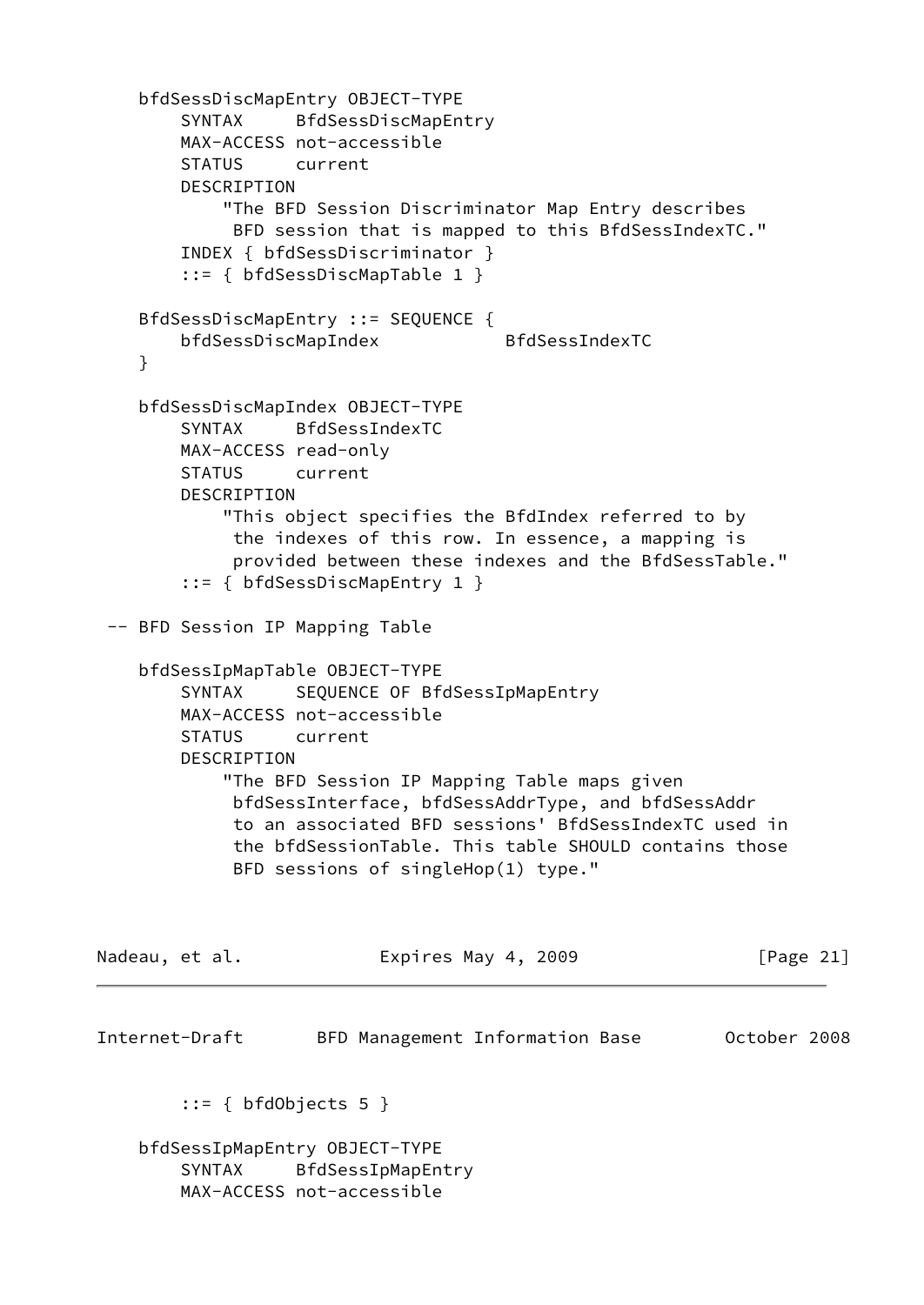```
 STATUS current
         DESCRIPTION
            "The BFD Session IP Map Entry describes
             BFD session that is mapped to this BfdSessIndexTC."
         INDEX {
             bfdSessInterface,
             bfdSessAddrType,
             bfdSessAddr
         }
         ::= { bfdSessIpMapTable 1 }
     BfdSessIpMapEntry ::= SEQUENCE {
         bfdSessIpMapIndex BfdSessIndexTC
     }
     bfdSessIpMapIndex OBJECT-TYPE
         SYNTAX BfdSessIndexTC
         MAX-ACCESS read-only
         STATUS current
         DESCRIPTION
             "This object specifies the BfdIndex referred to by
              the indexes of this row. In essence, a mapping is
              provided between these indexes and the BfdSessTable."
         ::= { bfdSessIpMapEntry 1 }
  -- Notification Configuration
     bfdSessUp NOTIFICATION-TYPE
         OBJECTS {
             bfdSessDiag, -- low range value
             bfdSessDiag -- high range value
         }
         STATUS current
         DESCRIPTION
             "This notification is generated when the
              bfdSessState object for one or more contiguous
              entries in bfdSessTable are about to enter the up(4)
              state from some other state. The included values of
              bfdSessDiag MUST both be set equal to this
             new state (i.e: up(4)). The two instances of
              bfdSessDiag in this notification indicate the range
              of indexes that are affected. Note that all the indexes
              of the two ends of the range can be derived from the
Nadeau, et al.                 Expires May 4, 2009               [Page 22]
```
Internet-Draft BFD Management Information Base October 2008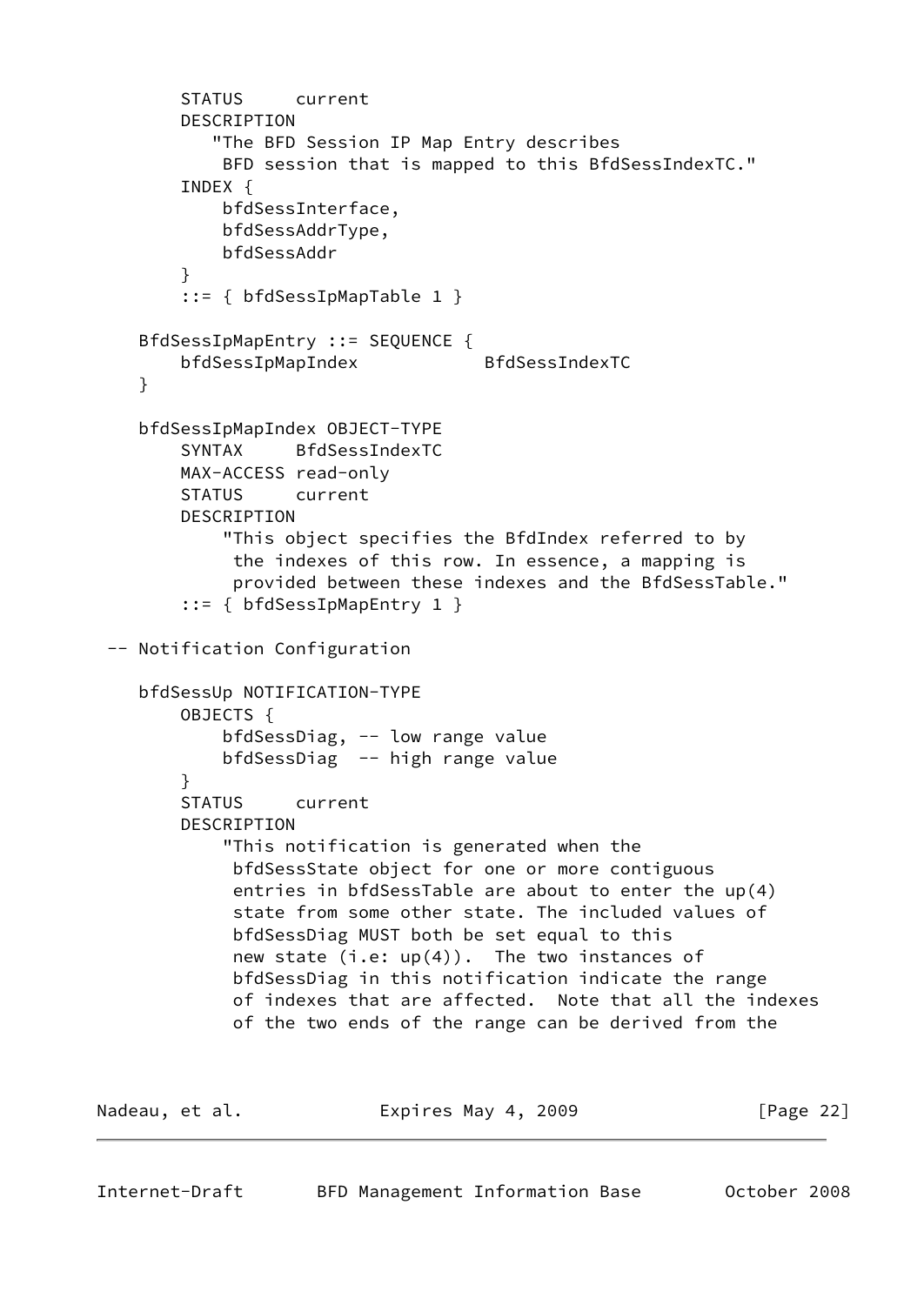```
 instance identifiers of these two objects. For the
             cases where a contiguous range of sessions
             have transitioned into the up(4) state at roughly
             the same time, the device SHOULD issue a single
             notification for each range of contiguous indexes in
             an effort to minimize the emission of a large number
             of notifications. If a notification has to be
             issued for just a single bfdSessEntry, then
             the instance identifier (and values) of the two
             bfdSessDiag objects MUST be the identical."
        ::= { bfdNotifications 1 }
    bfdSessDown NOTIFICATION-TYPE
        OBJECTS {
            bfdSessDiag, -- low range value
            bfdSessDiag -- high range value
        }
        STATUS current
        DESCRIPTION
            "This notification is generated when the
             bfdSessState object for one or more contiguous
             entries in bfdSessTable are about to enter the down(2)
             or adminDown(1) states from some other state. The included
             values of bfdSessDiag MUST both be set equal to this new
            state (i.e: down(2) or adminDown(1)). The two instances
             of bfdSessDiag in this notification indicate the range
             of indexes that are affected. Note that all the indexes
             of the two ends of the range can be derived from the
             instance identifiers of these two objects. For
             cases where a contiguous range of sessions
             have transitioned into the down(2) or adminDown(1) states
             at roughly the same time, the device SHOULD issue a single
             notification for each range of contiguous indexes in
             an effort to minimize the emission of a large number
             of notifications. If a notification has to be
             issued for just a single bfdSessEntry, then
             the instance identifier (and values) of the two
             bfdSessDiag objects MUST be the identical."
        ::= { bfdNotifications 2 }
 -- Ed Note: We need to add notification for changes
```
-- when the two ends automatically negotiate to a new detection time

- -- value or when detection multiplier changes.
- -- Similarly, changes in the operating mode (bfdSessOperMode)
- -- also need to be notified.

-- Module compliance.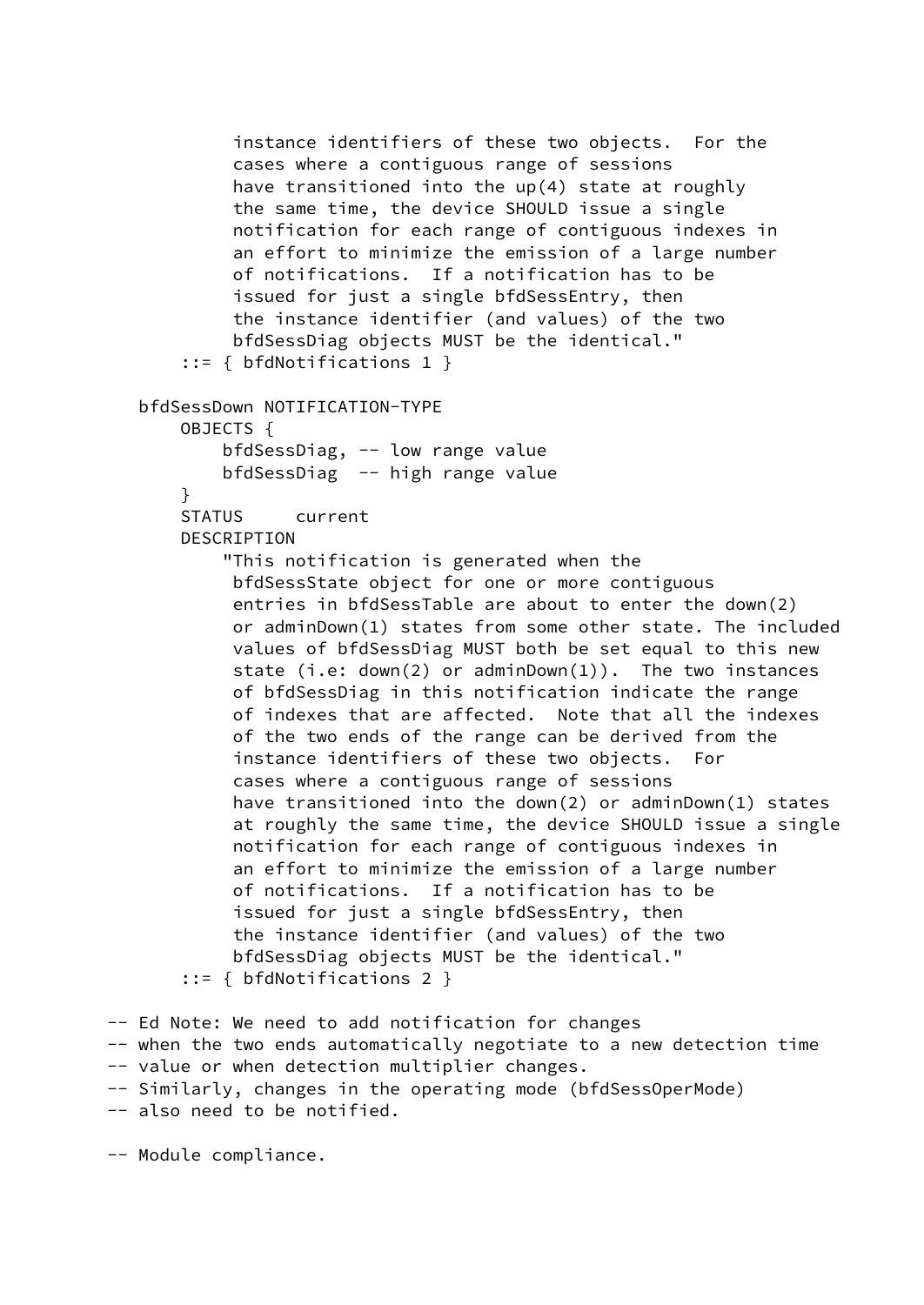```
Internet-Draft BFD Management Information Base October 2008
    bfdGroups
        OBJECT IDENTIFIER ::= { bfdConformance 1 }
     bfdCompliances
        OBJECT IDENTIFIER ::= { bfdConformance 2 }
  -- Compliance requirement for fully compliant implementations.
    bfdModuleFullCompliance MODULE-COMPLIANCE
        STATUS current
        DESCRIPTION "Compliance statement for agents that provide full
                     support for BFD-MIB. Such devices can
                     then be monitored and also be configured using
                     this MIB module."
        MODULE -- This module.
        MANDATORY-GROUPS {
            bfdSessionGroup,
            bfdSessionReadOnlyGroup,
            bfdSessionPerfGroup,
            bfdSessionPerfHCGroup,
            bfdNotificationGroup
        }
        GROUP bfdSessionPerfHCGroup
        DESCRIPTION "This group is mandatory for those bfdPerfTable
                     entries for which any of the objects
                     bfdSessPerfPktInHC or bfdSessPerfPktOutHC
                     wraps around too quickly
                     RFC 2863 for
                     high-capacity counters."
        GROUP bfdNotificationGroup
        DESCRIPTION "This group is only mandatory for those
                     implementations which can efficiently implement
                     the notifications contained in this group."
        OBJECT bfdSessAddrType
       SYNTAX InetAddressType {
                         unknown(0),
                        ipv4(1),
                         ipv6(2),
                        ipv6z(4)
```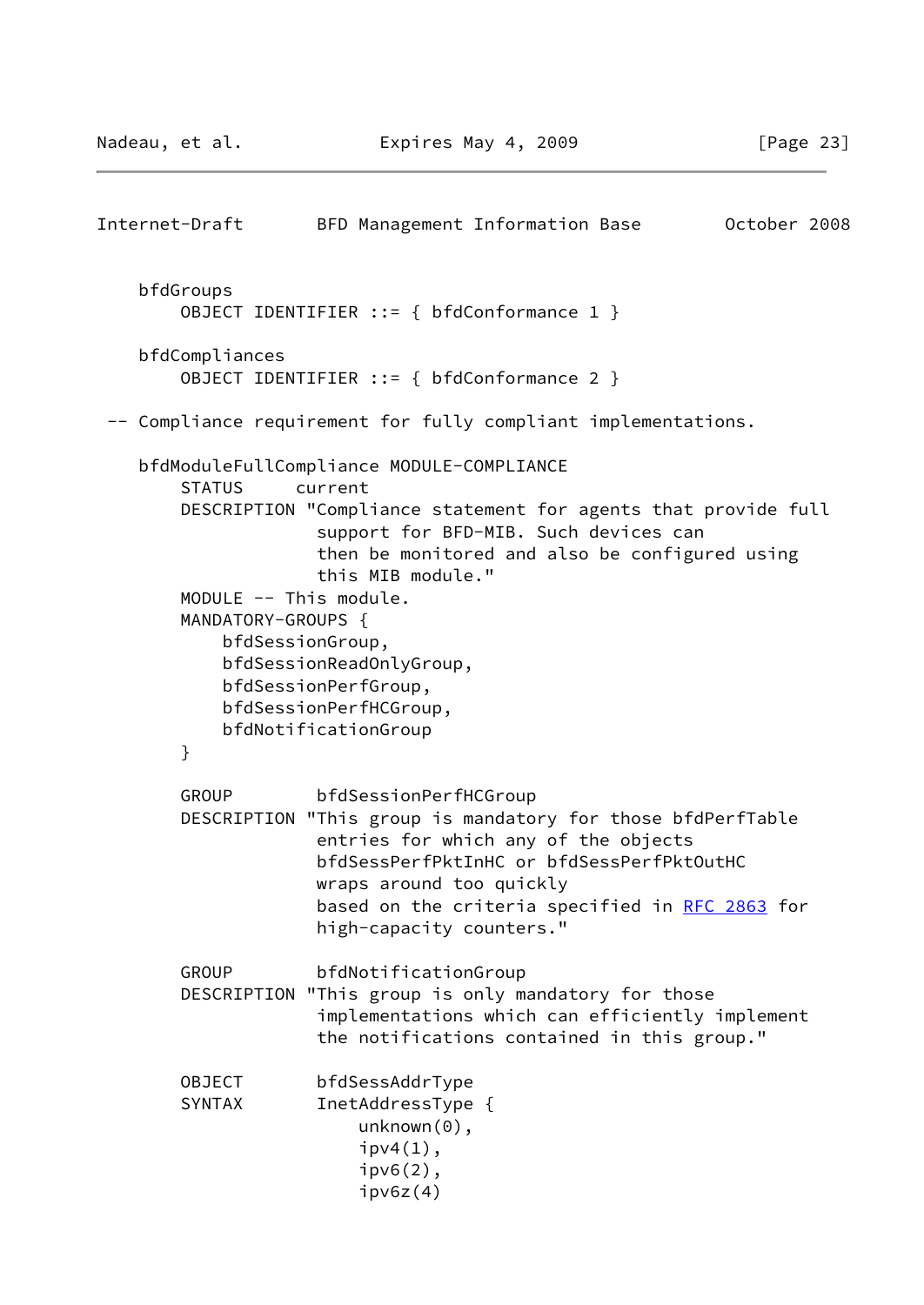|                |                                                                                                                                      | }<br>DESCRIPTION "Only unknown(0), $ipv4(1)$ , $ipv6(2)$ and $ipv6z(4)$<br>support are required."                                                                                                                                                                                                                                                                     |                     |  |              |           |
|----------------|--------------------------------------------------------------------------------------------------------------------------------------|-----------------------------------------------------------------------------------------------------------------------------------------------------------------------------------------------------------------------------------------------------------------------------------------------------------------------------------------------------------------------|---------------------|--|--------------|-----------|
|                | <b>OBJECT</b><br>SYNTAX                                                                                                              | bfdSessAddr<br>InetAddress (SIZE $(0 4 16 20)$ )                                                                                                                                                                                                                                                                                                                      |                     |  |              |           |
| Nadeau, et al. |                                                                                                                                      |                                                                                                                                                                                                                                                                                                                                                                       | Expires May 4, 2009 |  |              | [Page 24] |
| Internet-Draft |                                                                                                                                      | BFD Management Information Base                                                                                                                                                                                                                                                                                                                                       |                     |  | October 2008 |           |
|                |                                                                                                                                      | DESCRIPTION "An implementation is only required to support<br>$unknown(0)$ , $ipv4(1)$ , $ipv6(2)$ and $ipv6z(4)$ sizes."                                                                                                                                                                                                                                             |                     |  |              |           |
|                |                                                                                                                                      | $::= \{ bfdCompliances 1 \}$                                                                                                                                                                                                                                                                                                                                          |                     |  |              |           |
|                | -- Units of conformance.                                                                                                             |                                                                                                                                                                                                                                                                                                                                                                       |                     |  |              |           |
|                | bfdSessionGroup OBJECT-GROUP<br>OBJECTS {<br>bfdAdminStatus,<br>bfdSessDiag,<br>bfdSessAddr,<br>bfdSessGTSM,<br>bfdSessGTSMTTL,<br>} | bfdSessNotificationsEnable,<br>bfdSessVersionNumber,<br>bfdSessSourceUdpPort,<br>bfdSessEchoSourceUdpPort,<br>bfdSessAdminStatus,<br>bfdSessDemandModeDesiredFlag,<br>bfdSessInterface,<br>bfdSessAddrType,<br>bfdSessDesiredMinTxInterval,<br>bfdSessReqMinRxInterval,<br>bfdSessReqMinEchoRxInterval,<br>bfdSessDetectMult,<br>bfdSessStorType,<br>bfdSessRowStatus |                     |  |              |           |
|                | <b>STATUS</b><br>DESCRIPTION<br>$::= \{ bfdGroups 1 \}$                                                                              | current<br>"Collection of objects needed for BFD sessions."                                                                                                                                                                                                                                                                                                           |                     |  |              |           |

bfdSessionReadOnlyGroup OBJECT-GROUP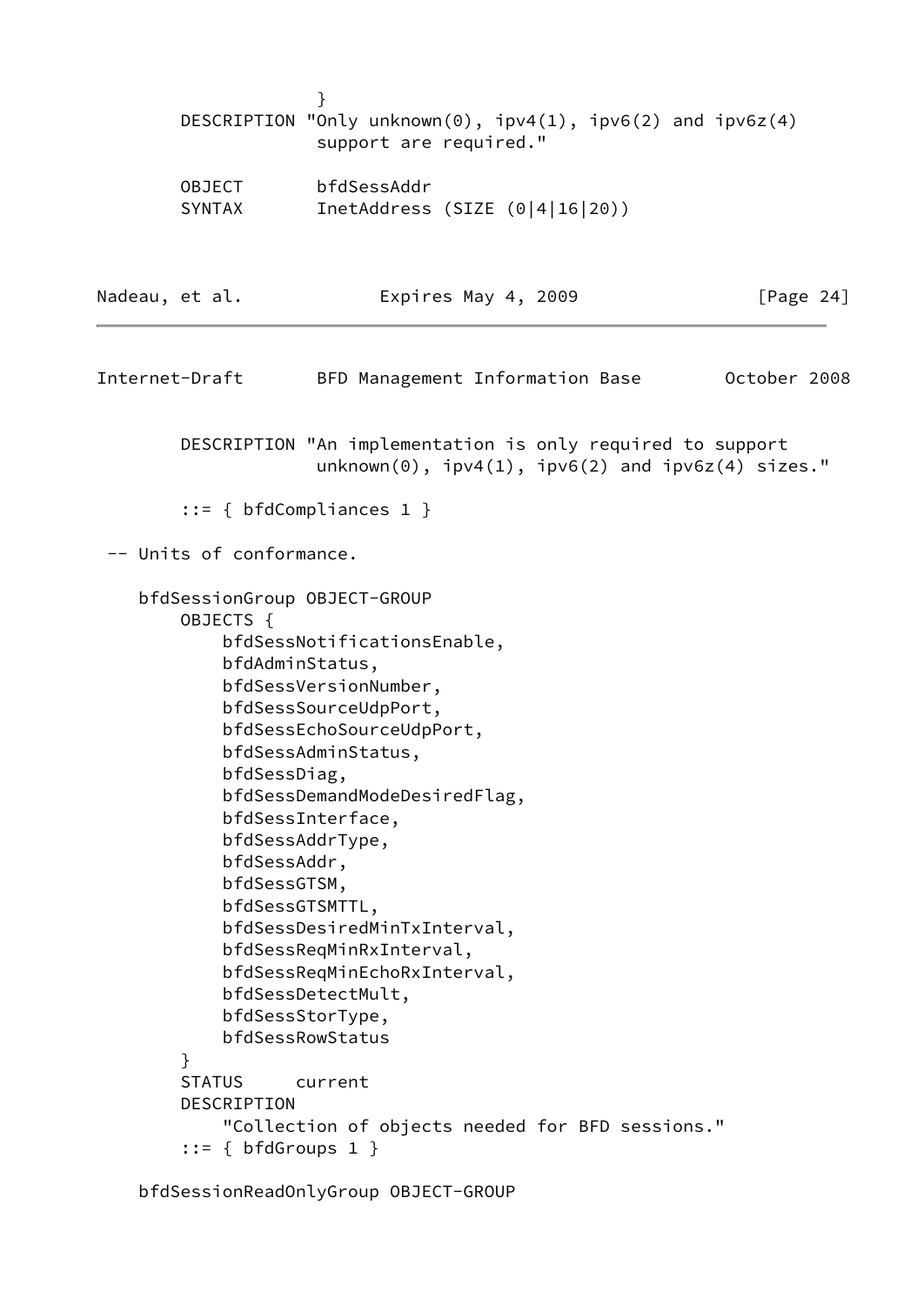|                | OBJECTS {          | bfdSessType,<br>bfdSessMultiHopUniLinkMode,<br>bfdSessDiscriminator,<br>bfdSessRemoteDiscr,<br>bfdSessDestinationUdpPort,<br>bfdSessState,<br>bfdSessRemoteHeardFlag,<br>bfdSessOperMode,<br>bfdSessControlPlaneIndepFlag,<br>bfdSessNegotiatedInterval,<br>bfdSessNegotiatedEchoInterval,<br>bfdSessNegotiatedDetectMult, |                                 |  |              |
|----------------|--------------------|----------------------------------------------------------------------------------------------------------------------------------------------------------------------------------------------------------------------------------------------------------------------------------------------------------------------------|---------------------------------|--|--------------|
| Nadeau, et al. |                    |                                                                                                                                                                                                                                                                                                                            | Expires May 4, 2009             |  | [Page $25$ ] |
| Internet-Draft |                    |                                                                                                                                                                                                                                                                                                                            | BFD Management Information Base |  | October 2008 |
|                | }<br><b>STATUS</b> | bfdSessAuthPresFlag,<br>bfdSessAuthenticationType,<br>bfdSessAuthenticationKeyID,<br>bfdSessAuthenticationKey,<br>bfdSessDiscMapIndex,<br>bfdSessIpMapIndex<br>current                                                                                                                                                     |                                 |  |              |
|                |                    | DESCRIPTION<br>"Collection of read-only objects needed for BFD sessions."<br>$::= \{ bfdGroups 2 \}$                                                                                                                                                                                                                       |                                 |  |              |
|                | OBJECTS {          | bfdSessionPerfGroup OBJECT-GROUP<br>bfdSessPerfPktIn,<br>bfdSessPerfPktOut,<br>bfdSessUpTime,<br>bfdSessPerfLastSessDownTime,<br>bfdSessPerfLastCommLostDiag,<br>bfdSessPerfSessUpCount,<br>bfdSessPerfDiscTime                                                                                                            |                                 |  |              |
|                | }<br><b>STATUS</b> | current<br>DESCRIPTION<br>"Collection of objects needed to monitor the<br>performance of BFD sessions."<br>$::= { bfdGroups 3 }$                                                                                                                                                                                           |                                 |  |              |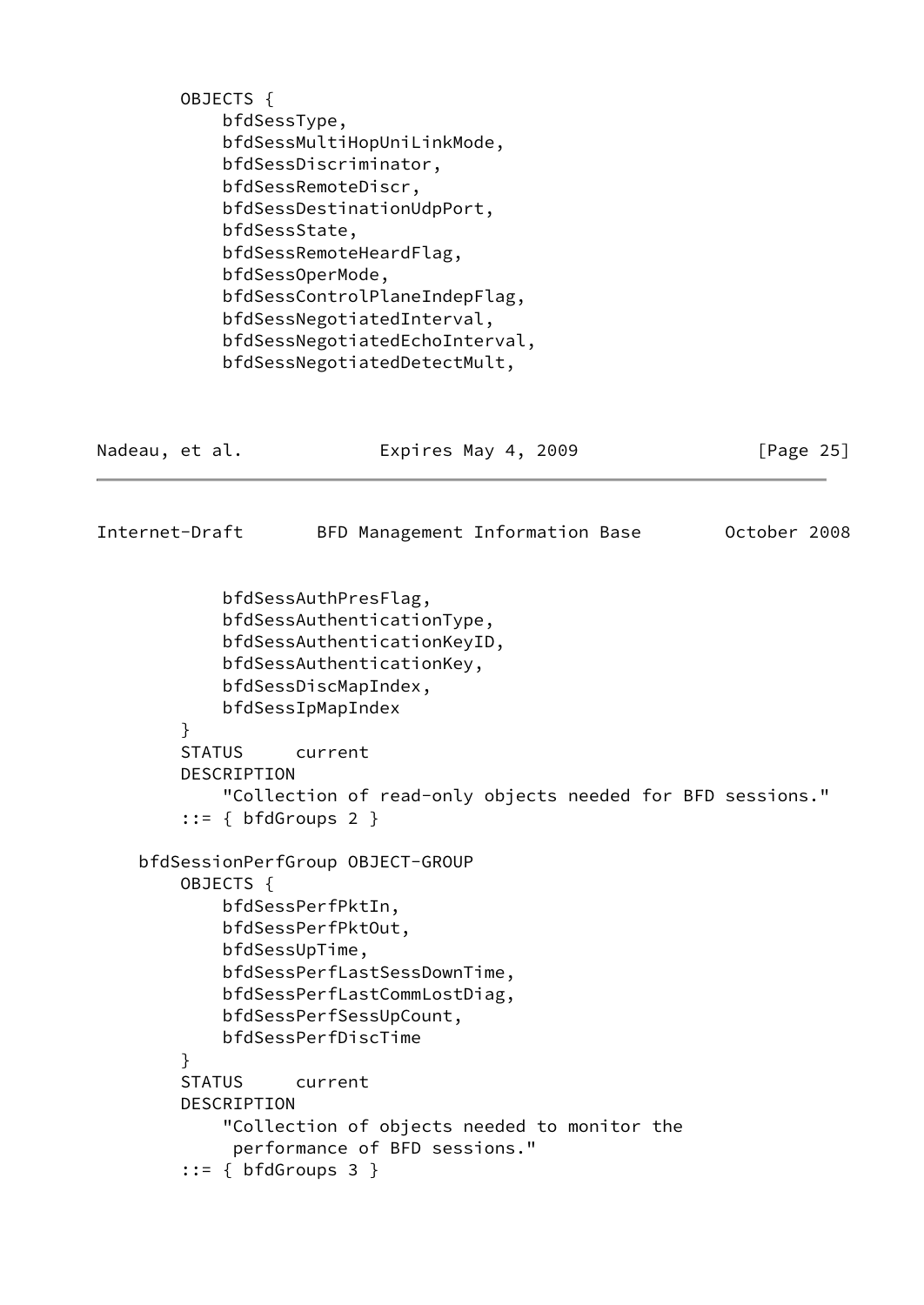```
 bfdSessionPerfHCGroup OBJECT-GROUP
     OBJECTS {
         bfdSessPerfPktInHC,
         bfdSessPerfPktOutHC
     }
     STATUS current
     DESCRIPTION
         "Collection of objects needed to monitor the
          performance of BFD sessions for which the
          values of bfdSessPerfPktIn, bfdSessPerfPktOut
          wrap around too quickly."
    ::= \{ bfdGroups 4 \} bfdNotificationGroup NOTIFICATION-GROUP
     NOTIFICATIONS {
         bfdSessUp,
         bfdSessDown
     }
     STATUS current
     DESCRIPTION
```

```
Nadeau, et al.                 Expires May 4, 2009               [Page 26]
```
<span id="page-29-1"></span>

| Internet-Draft                      | BFD Management Information Base           | October 2008 |
|-------------------------------------|-------------------------------------------|--------------|
| module."<br>$::= \{ bfdGroups 5 \}$ | "Set of notifications implemented in this |              |
|                                     |                                           |              |

```
 END
```
<span id="page-29-0"></span>[7](#page-29-0). Security Considerations

 As BFD may be tied into the stability of the network infrastructure (such as routing protocols), the effects of an attack on a BFD session may be very serious. This ultimately has denial-of-service effects, as links may be declared to be down (or falsely declared to be up.) As such, improper manipulation of the objects represented by this MIB may result in denial of service to a large number of end users.

 There are a number of management objects defined in this MIB module with a MAX-ACCESS clause of read-write and/or read-create. Such objects may be considered sensitive or vulnerable in some network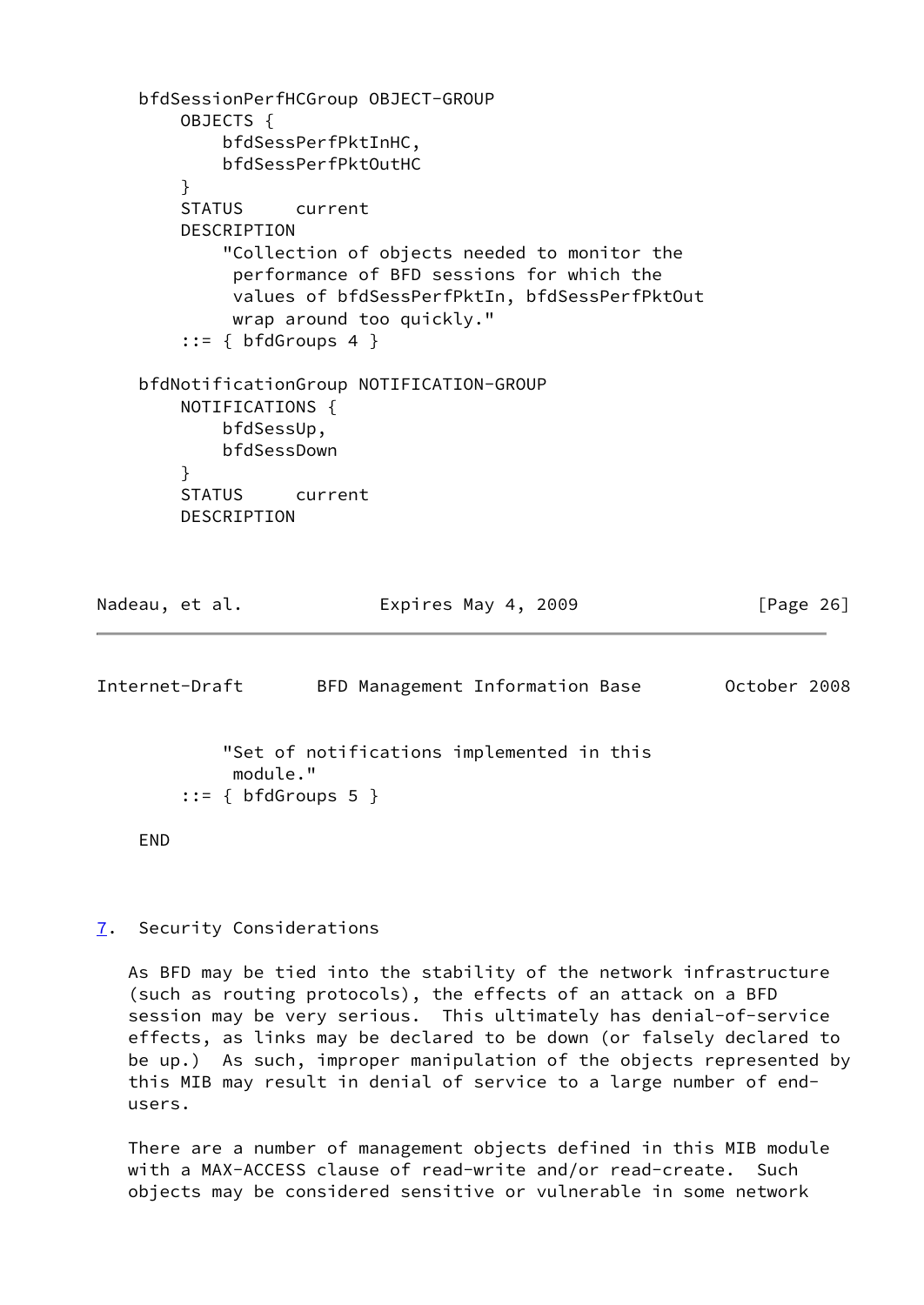environments. The support for SET operations in a non-secure environment without proper protection can have a negative effect on network operations. These are the tables and objects and their sensitivity/vulnerability:

- o bfdSessAdminStatus Improper change of bfdSessAdminStatus, from start to stop, can cause significant disruption of the connectivity to those portions of the Internet reached via the applicable remote BFD peer.
- o bfdSessDesiredMinTxInterval, bfdSessReqMinRxInterval, bfdSessReqMinEchoRxInterval, bfdSessDetectMult - Improper change of this object can cause connections to be disrupted for extremely long time periods when otherwise they would be restored in a relatively short period of time.

 There are a number of management objects defined in this MIB module with a MAX-ACCESS clause of read-write and/or read-create. Such objects may be considered sensitive or vulnerable in some network environments. It is thus important to control even GET and/or NOTIFY access to these objects and possibly to even encrypt the values of these objects when sending them over the network via SNMP.

 o The bfdSessTable may be used to directly configure BFD sessions. The bfdSessMapTable can be used indirectly in the same way. Unauthorized access to objects in this table could result in disruption of traffic on the network. This is especially true if

| Nadeau, et al. | Expires May 4, 2009 | [Page 27] |
|----------------|---------------------|-----------|
|                |                     |           |

<span id="page-30-0"></span>Internet-Draft BFD Management Information Base October 2008

 an unauthorized user configures enough tables to invoke a denial of service attack on the device where they are configured, or on a remote device where the sessions terminate.

Some of the readable objects in this MIB module (i.e., objects with a MAX-ACCESS other than not-accessible) may be considered sensitive or vulnerable in some network environments. It is thus important to control even GET and/or NOTIFY access to these objects and possibly to even encrypt the values of these objects when sending them over the network via SNMP. These are the tables and objects and their sensitivity/vulnerability:

 o The bfdSessPerfTable both allows access to the performance characteristics of BFD sessions. Network administrators not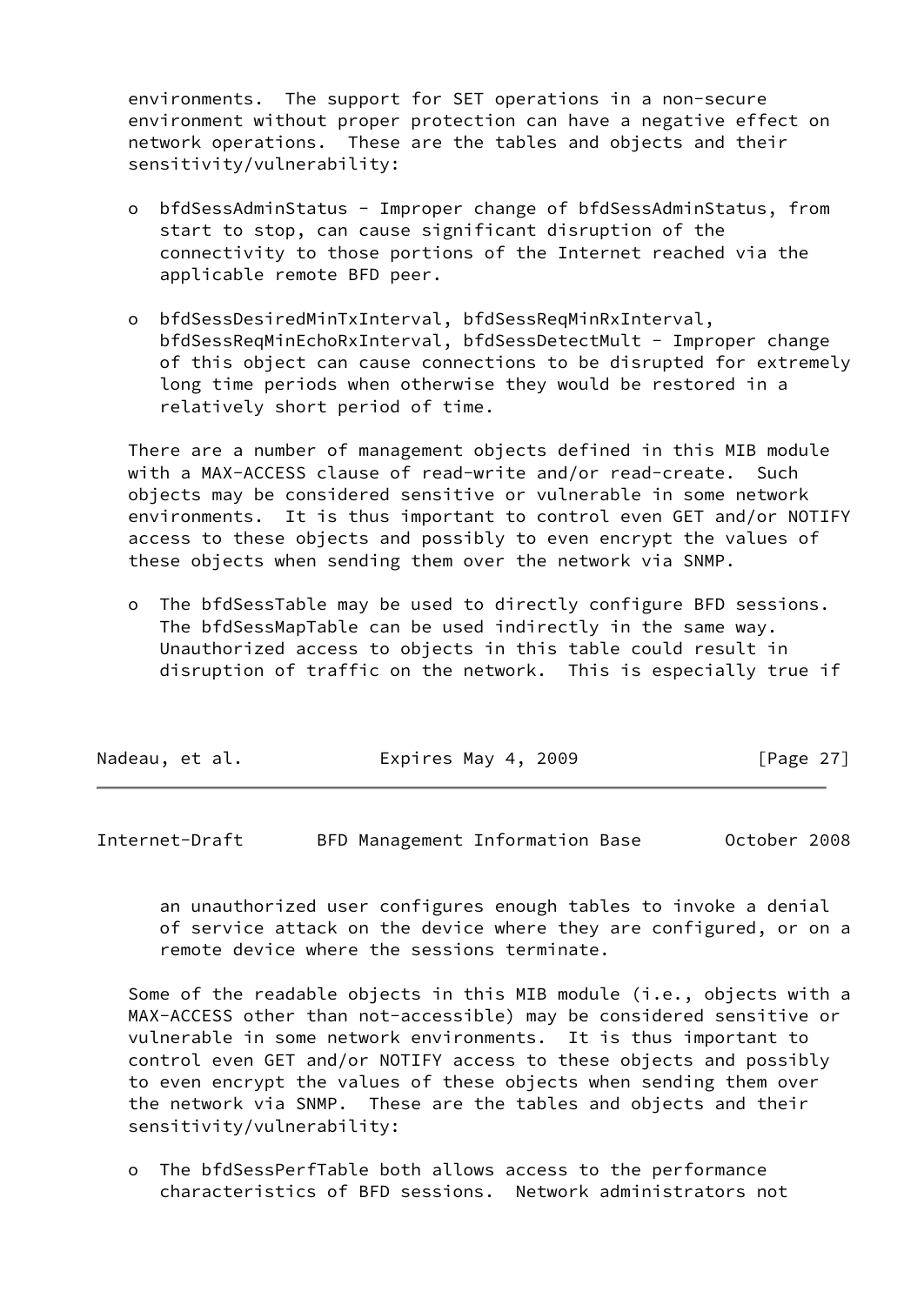wishing to show this information should consider this table sensitive.

 The bfdSessAuthenticationType, bfdSessAuthenticationKeyID, and bfdSessAuthenticationKey objects hold security methods and associated security keys of BFD sessions. These objects SHOULD be considered highly sensitive objects. In order for these sensitive information from being improperly accessed, implementors MAY wish to disallow read access to these objects.

 SNMP versions prior to SNMPv3 did not include adequate security. Even if the network itself is secure "for example by using IPSec", even then, there is no control as to who on the secure network is allowed to access and GET/SET "read/change/create/delete" the objects in these MIB modules.

 It is RECOMMENDED that implementers consider the security features as provided by the SNMPv3 framework "see [\[RFC3410\], section](https://datatracker.ietf.org/doc/pdf/rfc3410#section-8) 8", including full support for the SNMPv3 cryptographic mechanisms "for authentication and privacy".

 Further, deployment of SNMP versions prior to SNMPv3 is NOT RECOMMENDED. Instead, it is RECOMMENDED to deploy SNMPv3 and to enable cryptographic security. It is then a customer/operator responsibility to ensure that the SNMP entity giving access to an instance of this MIB module, is properly configured to give access to the objects only to those principals "users" that have legitimate rights to indeed GET or SET "change/create/delete" them.

#### <span id="page-31-0"></span>[8](#page-31-0). IANA Considerations

 The MIB module in this document uses the following IANA-assigned OBJECT IDENTIFIER values recorded in the SMI Numbers registry:

<span id="page-31-1"></span>

| Nadeau, et al. |            | Expires May 4, 2009                                              |                         |  | [Page 28] |              |  |
|----------------|------------|------------------------------------------------------------------|-------------------------|--|-----------|--------------|--|
| Internet-Draft |            | BFD Management Information Base                                  |                         |  |           | October 2008 |  |
|                | Descriptor |                                                                  | OBJECT IDENTIFIER value |  |           |              |  |
|                | bfdMib     |                                                                  | ${ \nmid h=2 } XXX$     |  |           |              |  |
|                |            | [Editor's Note (to be removed prior to publication): the IANA is |                         |  |           |              |  |

requested to assign a value for "XXX" under the 'mib-2' subtree and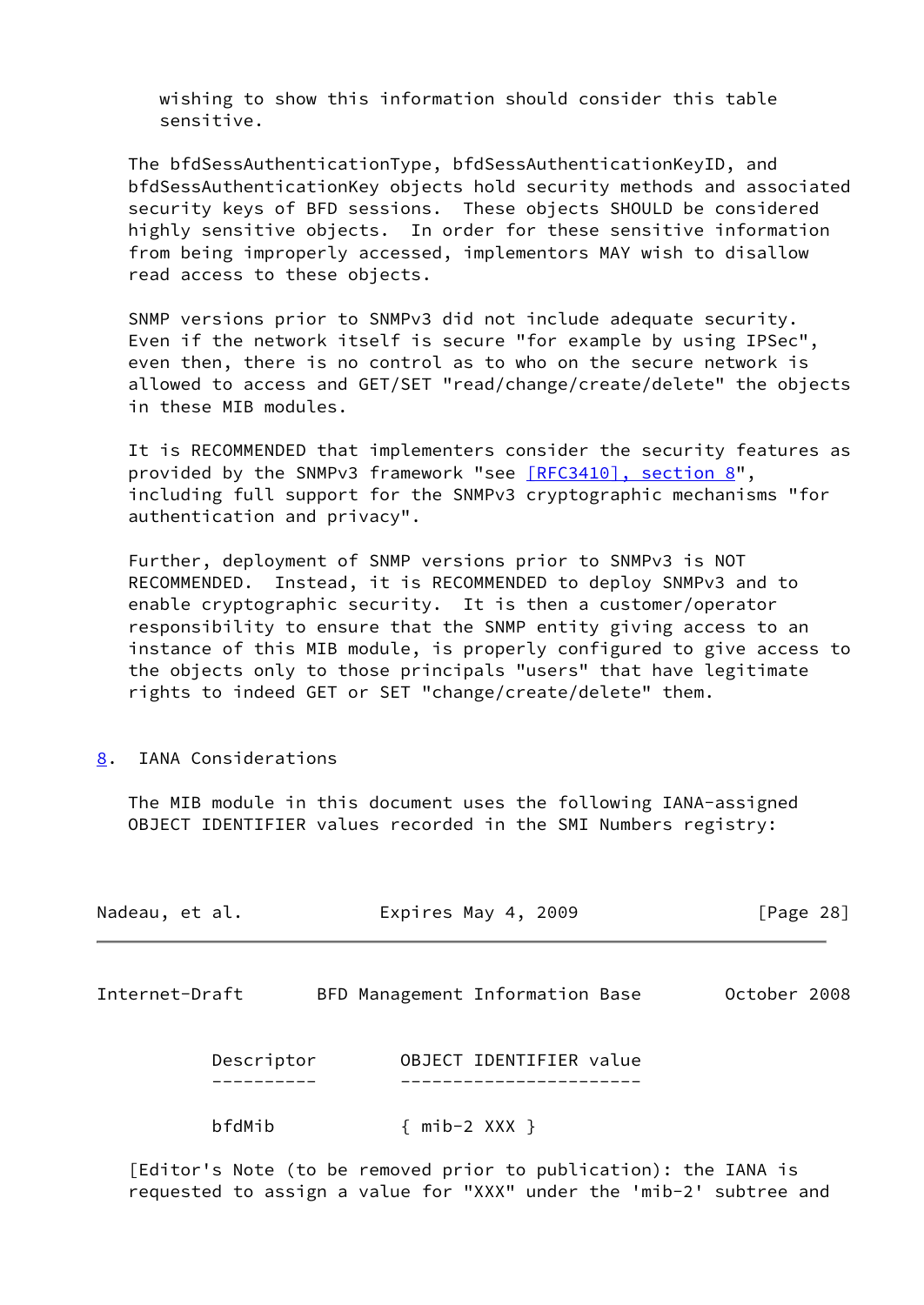to record the assignment in the SMI Numbers registry. When the assignment has been made, the RFC Editor is asked to replace "XXX" (here and in the MIB module) with the assigned value and to remove this note.]

 This document also requests IANA to manage the registry for the BfdDiag object.

- <span id="page-32-0"></span>[9](#page-32-0). References
- <span id="page-32-6"></span><span id="page-32-5"></span><span id="page-32-4"></span><span id="page-32-1"></span>[9.1](#page-32-1). Normative References
	- [BFD] Katz, D. and D. Ward, "Bidirectional Forwarding Detection", ID Document: [draft-ietf-bfd-base-08.txt,](https://datatracker.ietf.org/doc/pdf/draft-ietf-bfd-base-08.txt) March 2008.
	- [BFD-1HOP]
		- Katz, D. and D. Ward, "BFD for IPv4 and IPv6 (Single Hop)", ID Document: [draft-ietf-bfd-v4v6-1hop-08.txt](https://datatracker.ietf.org/doc/pdf/draft-ietf-bfd-v4v6-1hop-08.txt), March 2008.
	- [BFD-MH] Katz, D. and D. Ward, "BFD for Multihop Paths", ID Document: [draft-ietf-bfd-multihop-06.txt](https://datatracker.ietf.org/doc/pdf/draft-ietf-bfd-multihop-06.txt), January 2008.
	- [RFC2578] McCloghrie, K., Ed., Perkins, D., Ed., and J. Schoenwaelder, Ed., "Structure of Management Information Version 2 (SMIv2)", STD 58, [RFC 2578,](https://datatracker.ietf.org/doc/pdf/rfc2578) April 1999.
	- [RFC2579] McCloghrie, K., Ed., Perkins, D., Ed., and J. Schoenwaelder, Ed., "Textual Conventions for SMIv2", STD 58, [RFC 2579,](https://datatracker.ietf.org/doc/pdf/rfc2579) April 1999.
	- [RFC2580] McCloghrie, K., Perkins, D., and J. Schoenwaelder, "Conformance Statements for SMIv2", STD 58, [RFC 2580,](https://datatracker.ietf.org/doc/pdf/rfc2580) April 1999.

<span id="page-32-2"></span>[9.2](#page-32-2). Informative References

 [RFC2119] Bradner, S., "Key words for use in RFCs to Indicate Requirement Levels", [BCP 14](https://datatracker.ietf.org/doc/pdf/bcp14), [RFC 2119](https://datatracker.ietf.org/doc/pdf/rfc2119), March 1997.

| Nadeau, et al. | Expires May 4, 2009 | [Page 29] |
|----------------|---------------------|-----------|
|----------------|---------------------|-----------|

<span id="page-32-3"></span>

| Internet-Draft | BFD Management Information Base |  |  | October 2008 |  |
|----------------|---------------------------------|--|--|--------------|--|
|----------------|---------------------------------|--|--|--------------|--|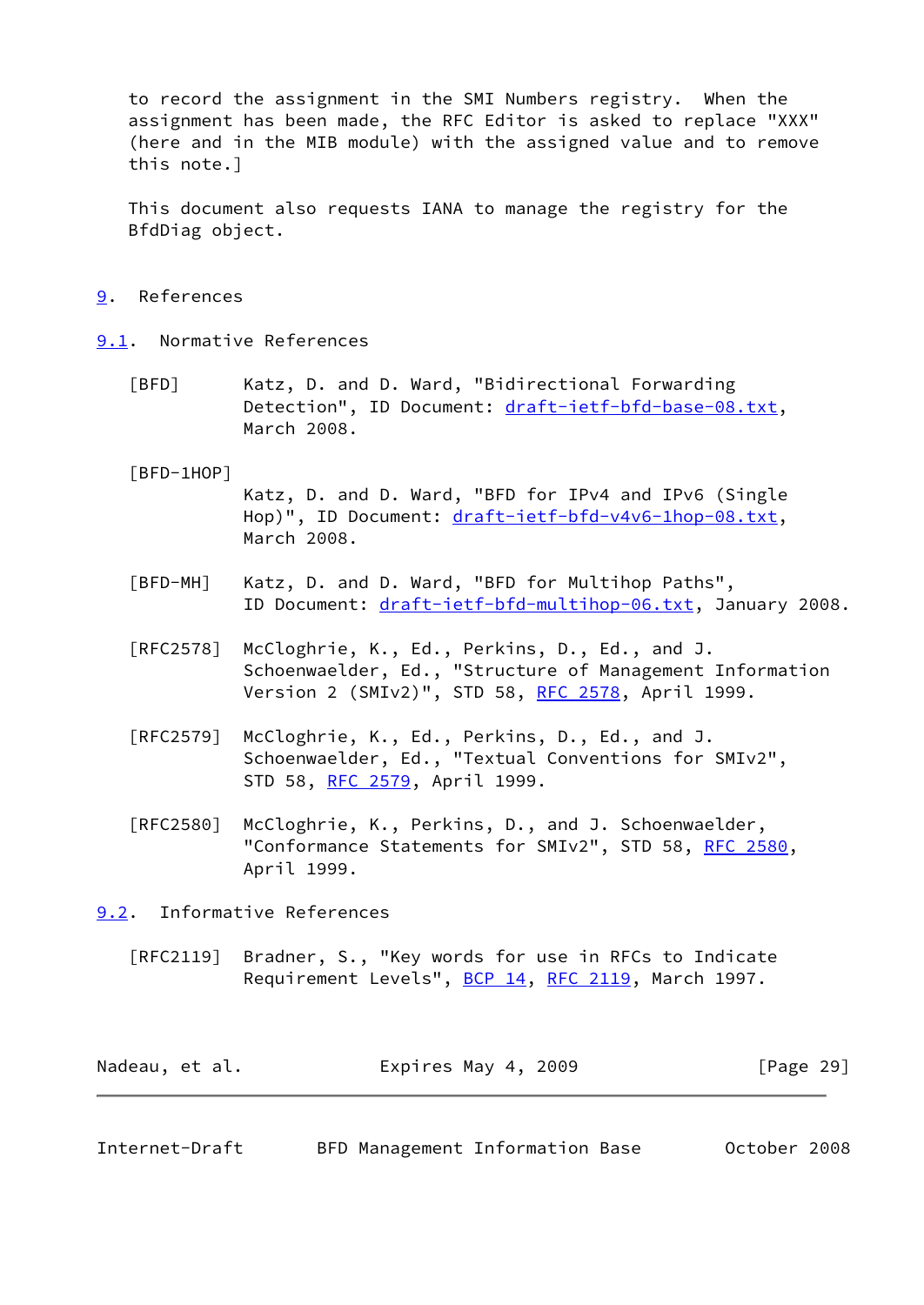- [RFC2434] Narten, T. and H. Alvestrand, "Guidelines for Writing an IANA Considerations Section in RFCs", [BCP 26](https://datatracker.ietf.org/doc/pdf/bcp26), [RFC 2434](https://datatracker.ietf.org/doc/pdf/rfc2434), October 1998.
- [RFC2863] McCloghrie, K. and F. Kastenholz, "The Interfaces Group MIB", [RFC 2863](https://datatracker.ietf.org/doc/pdf/rfc2863), June 2000.
- [RFC3410] Case, J., Mundy, R., Partain, D., and B. Stewart, "Introduction and Applicability Statements for Internet- Standard Management Framework", [RFC 3410,](https://datatracker.ietf.org/doc/pdf/rfc3410) December 2002.
- [RFC3413] Levi, D., Meyer, P., and B. Stewart, "Simple Network Management Protocol (SNMP) Applications", STD 62, [RFC 3413,](https://datatracker.ietf.org/doc/pdf/rfc3413) December 2002.
- [RFC4001] Daniele, M., Haberman, B., Routhier, S., and J. Schoenwaelder, "Textual Conventions for Internet Network Addresses", [RFC 4001,](https://datatracker.ietf.org/doc/pdf/rfc4001) February 2005.

## <span id="page-33-0"></span>[Appendix A.](#page-33-0) Acknowledgments

 We would like to thank David Ward, Jeffrey Haas, Reshad Rahman, David Toscano, Sylvain Masse, Mark Tooker, and Kiran Koushik Agrahara Sreenivasa for their comments and suggestions.

Authors' Addresses

 Thomas D. Nadeau **BT**  BT Centre 81 Newgate Street London EC1A 7AJ United Kingdom

Email: tom.nadeau@bt.com

 Zafar Ali Cisco Systems, Inc. 2000 Innovation Drive Kanata, Ontario K2K 3E8 Canada

Email: zali@cisco.com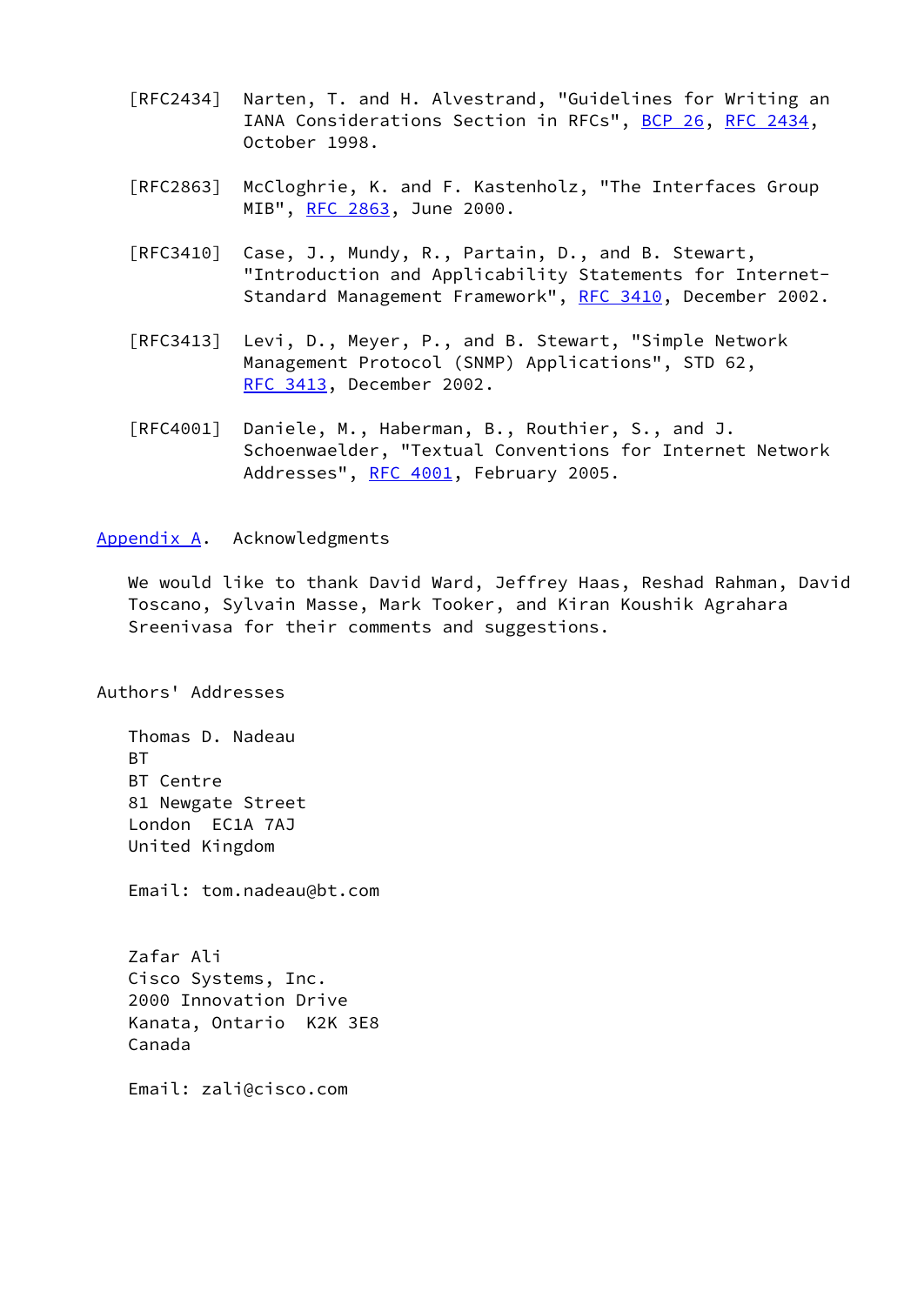Internet-Draft BFD Management Information Base October 2008

 Nobo Akiya Cisco Systems G.K. Shinjuku Mitsui Building 2-1-1 Nishi-Shinjuku, Shinjuku-Ku Tokyo 163-0409 Japan

Email: nobo@cisco.com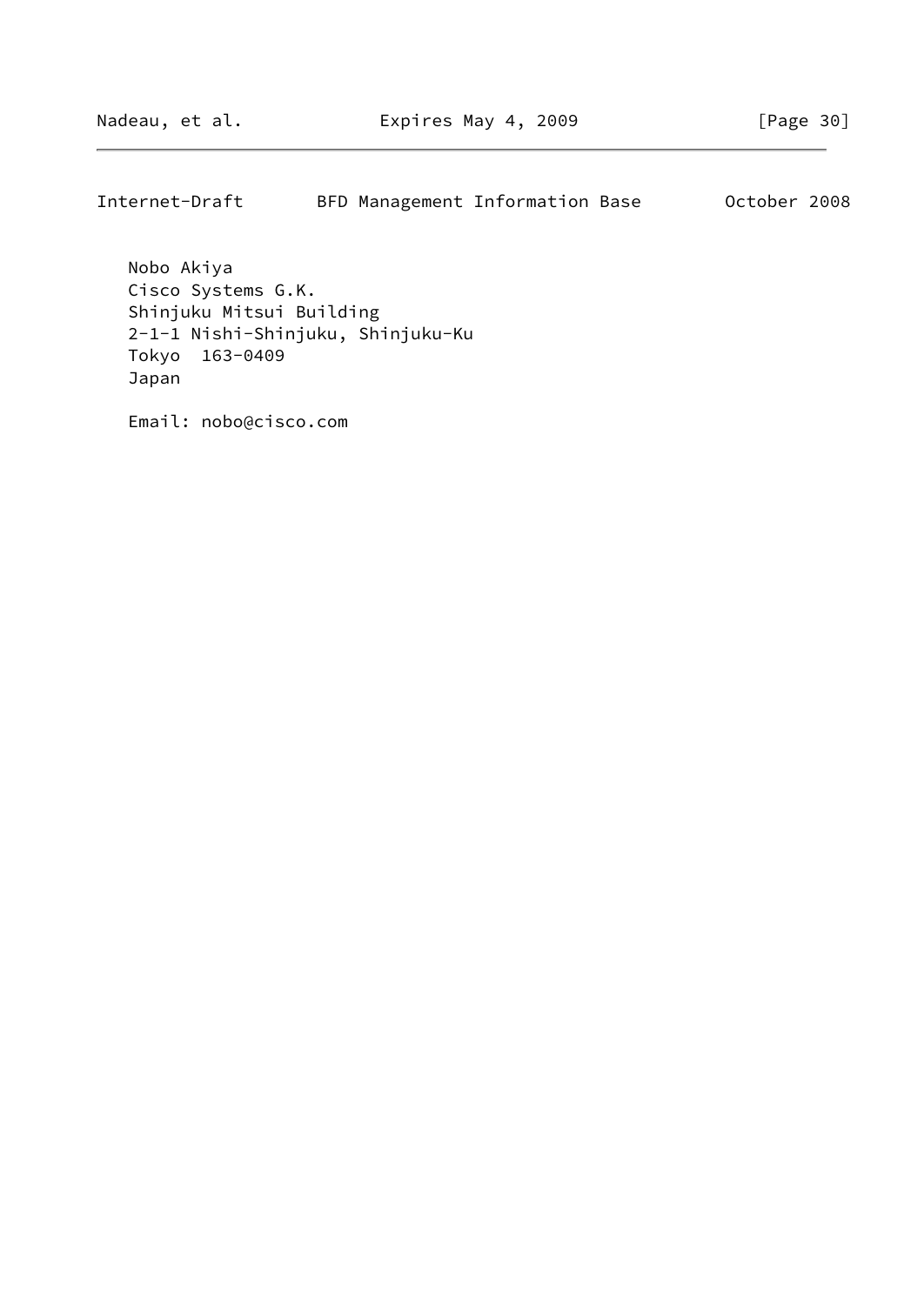Nadeau, et al. **Expires May 4, 2009** [Page 31]

<span id="page-35-0"></span>Internet-Draft BFD Management Information Base October 2008

Full Copyright Statement

Copyright (C) The IETF Trust (2008).

 This document is subject to the rights, licenses and restrictions contained in [BCP 78](https://datatracker.ietf.org/doc/pdf/bcp78), and except as set forth therein, the authors retain all their rights.

 This document and the information contained herein are provided on an "AS IS" basis and THE CONTRIBUTOR, THE ORGANIZATION HE/SHE REPRESENTS OR IS SPONSORED BY (IF ANY), THE INTERNET SOCIETY, THE IETF TRUST AND THE INTERNET ENGINEERING TASK FORCE DISCLAIM ALL WARRANTIES, EXPRESS OR IMPLIED, INCLUDING BUT NOT LIMITED TO ANY WARRANTY THAT THE USE OF THE INFORMATION HEREIN WILL NOT INFRINGE ANY RIGHTS OR ANY IMPLIED WARRANTIES OF MERCHANTABILITY OR FITNESS FOR A PARTICULAR PURPOSE.

Intellectual Property

 The IETF takes no position regarding the validity or scope of any Intellectual Property Rights or other rights that might be claimed to pertain to the implementation or use of the technology described in this document or the extent to which any license under such rights might or might not be available; nor does it represent that it has made any independent effort to identify any such rights. Information on the procedures with respect to rights in RFC documents can be found in [BCP 78](https://datatracker.ietf.org/doc/pdf/bcp78) and [BCP 79](https://datatracker.ietf.org/doc/pdf/bcp79).

 Copies of IPR disclosures made to the IETF Secretariat and any assurances of licenses to be made available, or the result of an attempt made to obtain a general license or permission for the use of such proprietary rights by implementers or users of this specification can be obtained from the IETF on-line IPR repository at <http://www.ietf.org/ipr>.

The IETF invites any interested party to bring to its attention any